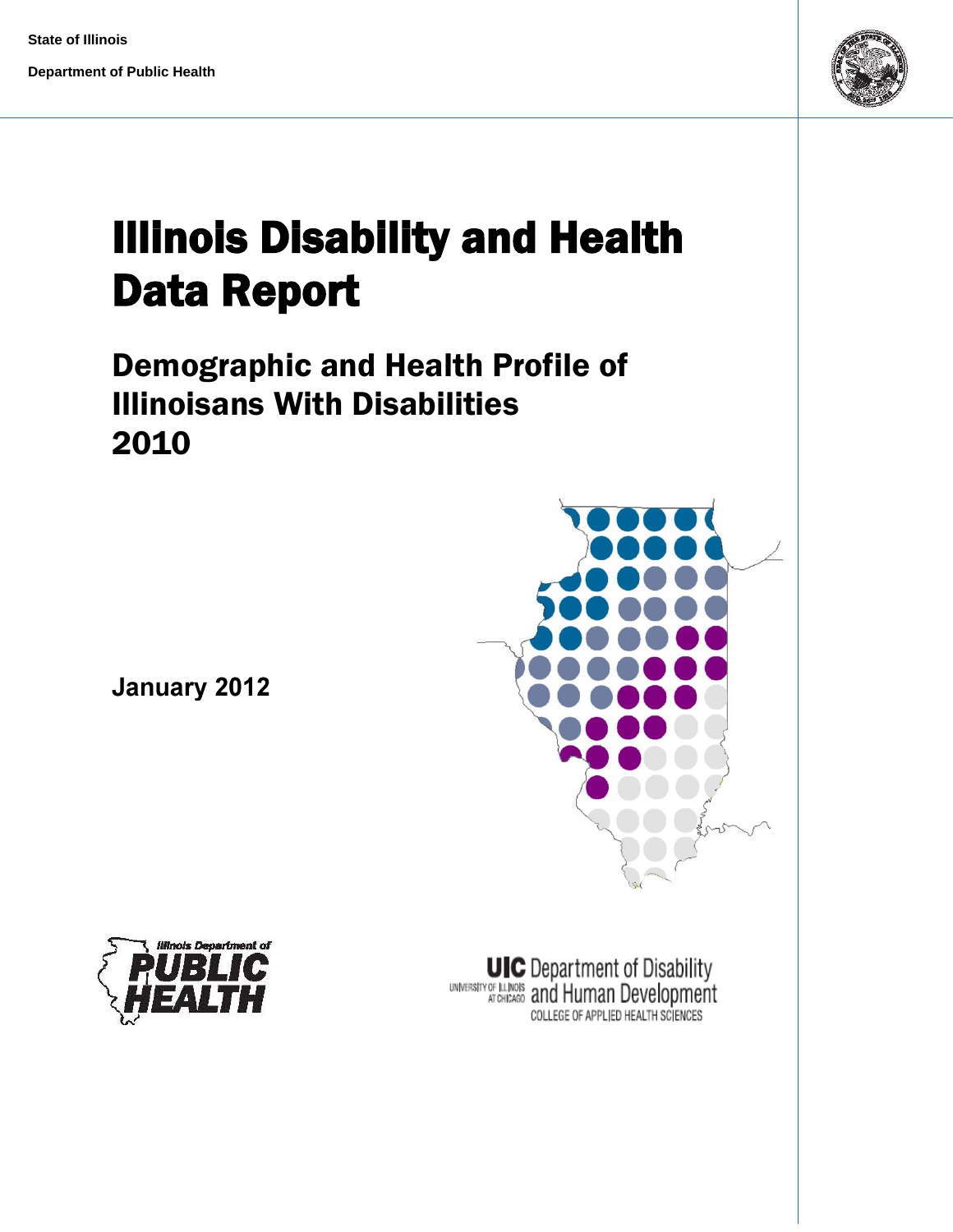## <span id="page-1-0"></span>Acknowledgements

The Illinois Department of Public Health (Department) extends its appreciation to those who contributed their time and expertise to this effort.

This report was supported by Grant/Cooperative Agreement Number 5U59DD000271 from the U.S. Centers for Disease Control and Prevention (CDC). Its contents are solely the responsibility of the authors and do not necessarily represent the official views of CDC.

To learn more about the Illinois Disability and Health Program, or to receive the report in accessible formats, contact the Illinois Department of Public Health, Disability and Health Program at 217-557-2939, TTY 800-547-0466.

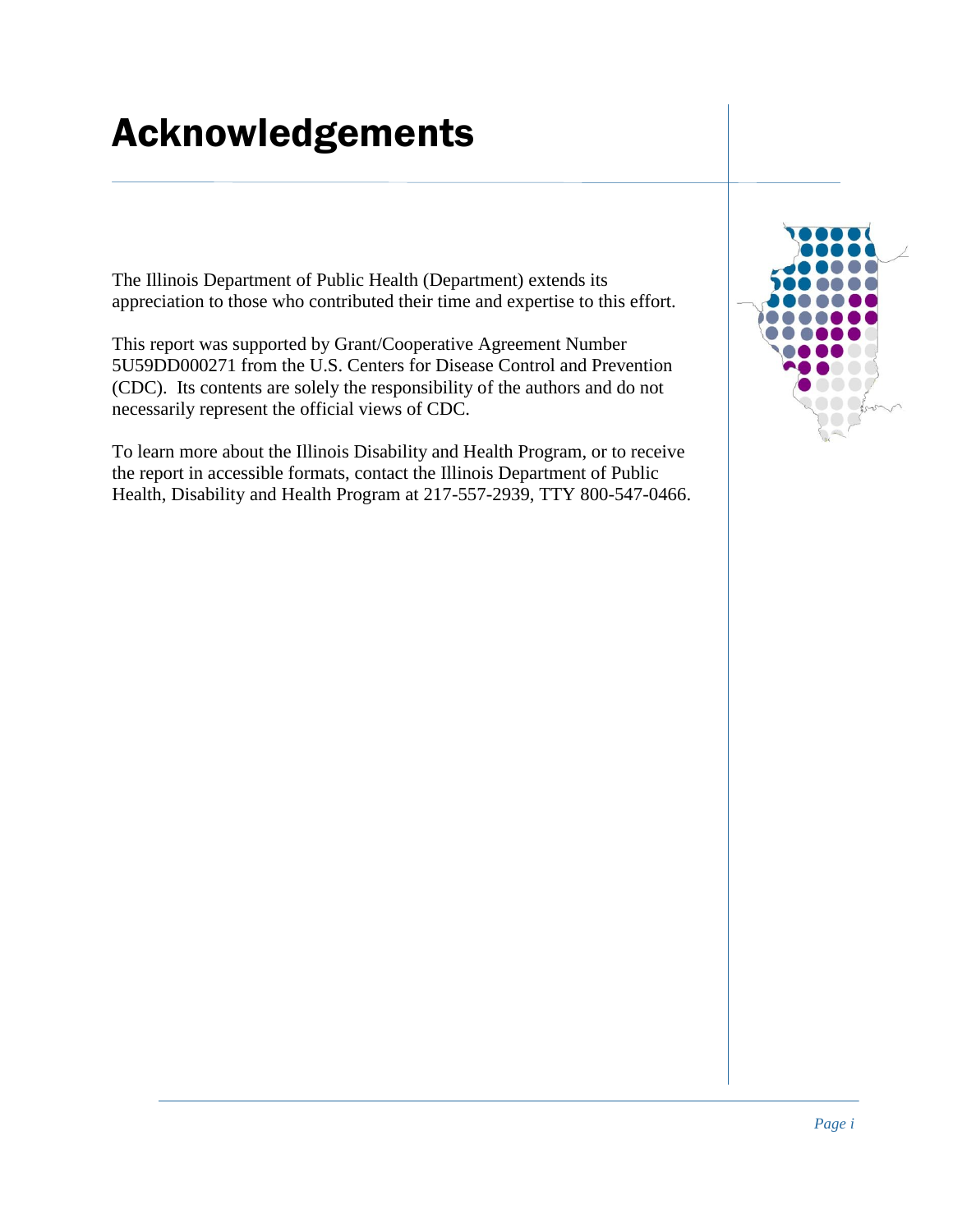#### **Table of Contents**

| Section II: Chronic Disease Prevalence Among Persons With Disability in Illinois10 |  |
|------------------------------------------------------------------------------------|--|
|                                                                                    |  |
|                                                                                    |  |
|                                                                                    |  |
|                                                                                    |  |
|                                                                                    |  |
|                                                                                    |  |
|                                                                                    |  |
|                                                                                    |  |
|                                                                                    |  |
|                                                                                    |  |
|                                                                                    |  |
|                                                                                    |  |
|                                                                                    |  |
|                                                                                    |  |
|                                                                                    |  |
|                                                                                    |  |
|                                                                                    |  |
|                                                                                    |  |
|                                                                                    |  |
|                                                                                    |  |
|                                                                                    |  |
|                                                                                    |  |
|                                                                                    |  |
|                                                                                    |  |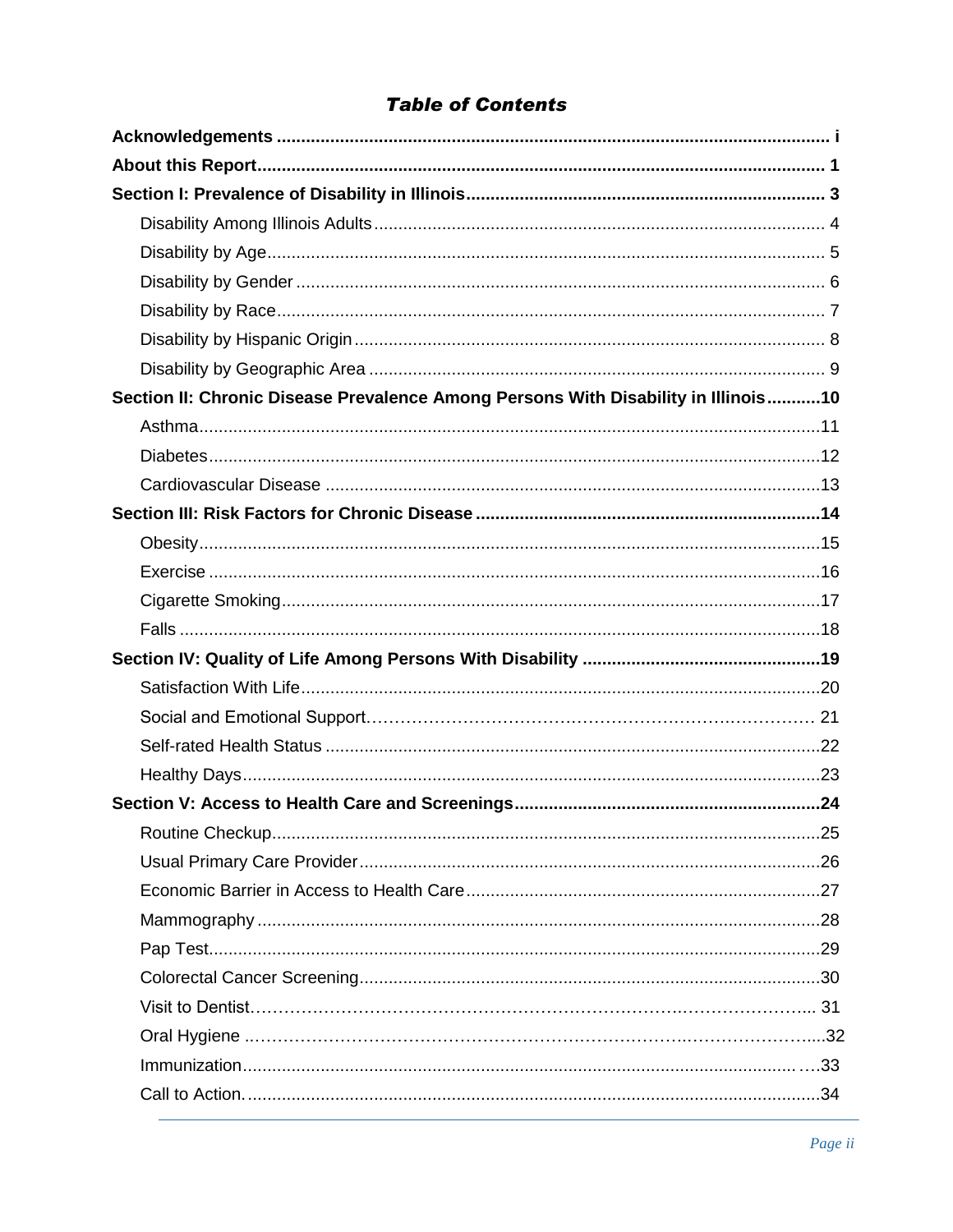## About This Report

#### **Purpose of the Report**

The *Illinois Disability and Health Data Report* provides empirical data on demography, health, and health service access of people with disabilities in Illinois. The report is intended to facilitate dialogue among key stakeholders in the state of Illinois who are interested in promoting the health and wellness of citizens with disabilities. Understanding of the demography, the current health status, and health service utilization of people with disabilities is a critical initial step toward planning effective and targeted health promotion and chronic disease prevention.

#### **Contents of the Report**

Following the previous year's data report, this year's report continues to provide demographic profiles of Illinoisans with disability broken down by age, sex, race and ethnic origin, and geography. Prevalence data of selected chronic diseases and their risk factors are included in the second and the third sections of the report. The fourth and the fifth sections of the report show data pertaining to health-related quality of life and access to health care for Illinoisans with disability.

#### **Data Source**

The data used for this report were extracted from the 2010 Illinois Behavioral Risk Factor Surveillance System (ILBRFSS). The ILBRFSS, conducted annually by the Department, is a random telephone survey of community households in the state designed to monitor health-related behaviors associated with chronic diseases and mortality among Illinois adults. Data were collected through telephone interviews from a randomly selected adult*,* age 18 years or older, at each sampled household.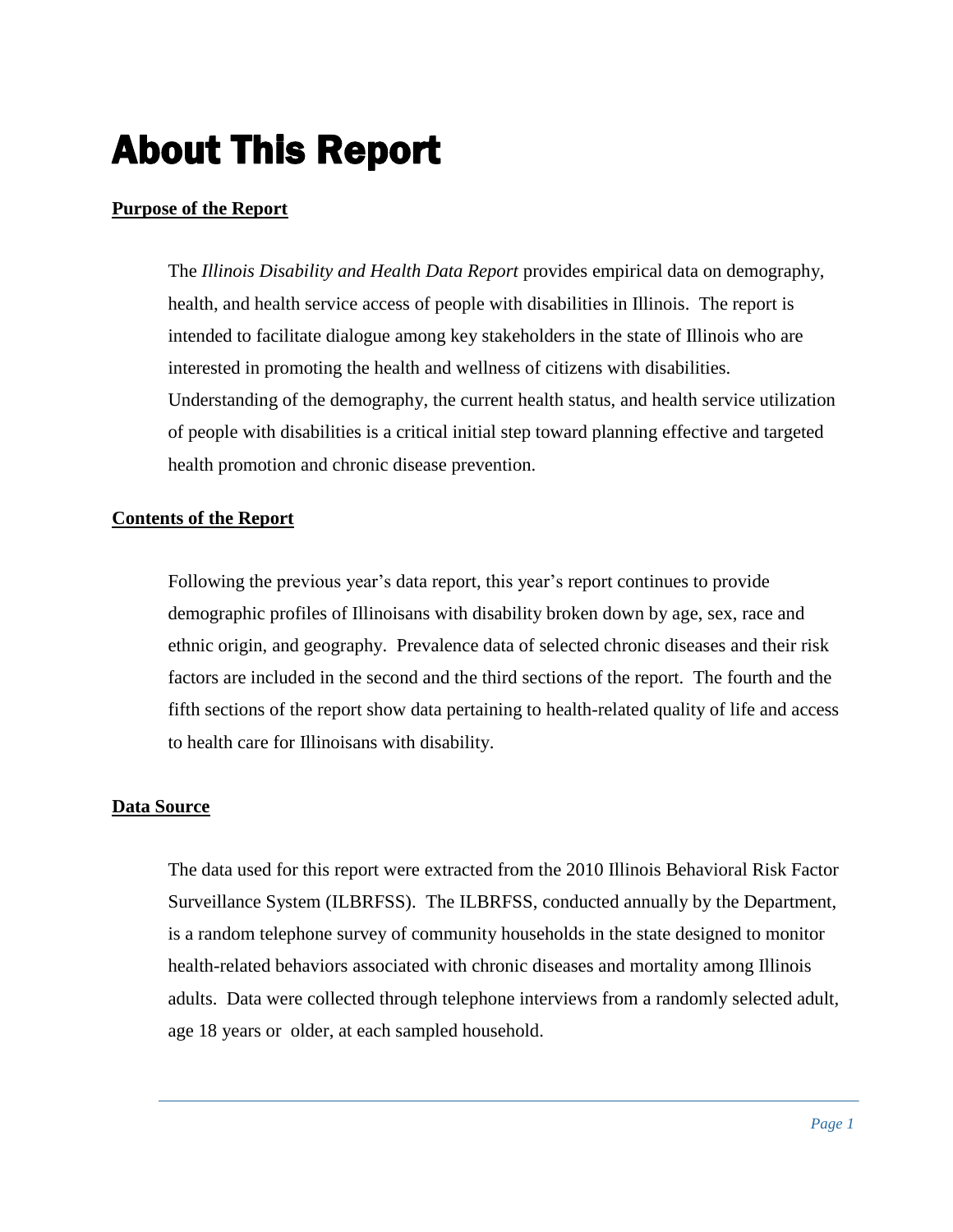#### **Disability Screening**

The ILBRFSS questionnaire includes a pair of disability screening questions. One question inquired whether a respondent had an activity limitation due to physical, mental and/or emotional problems. Another asked if he or she used a mobility-device (e.g., cane, wheelchair) and/or other assistive devices (e.g., special bed or telephone). Survey participants who responded positively to either or both questions were labeled as "adults with disability." The respondents who responded negatively to both questions were tallied as "adults without a disability" and served as representatives of the Illinois adult population without a disability.

#### **Data Analysis**

Data analyses were conducted using a statistical weight to produce state-level estimates. The statistical weight was primarily based on the probability of each respondent being selected in the survey on the basis of sex, age, race, and ethnic origin. The 95 percent confidence intervals (CI) were used to test statistical difference between the weighted estimates. In this report, expressions of "higher" and "lower" indicate a statistically significant difference between groups. Expressions such as "similar" or "no difference" indicate that the group difference was not statistically significant. The estimates for the two groups with and without disability also were compared to the *Healthy People 2020* target objectives when available.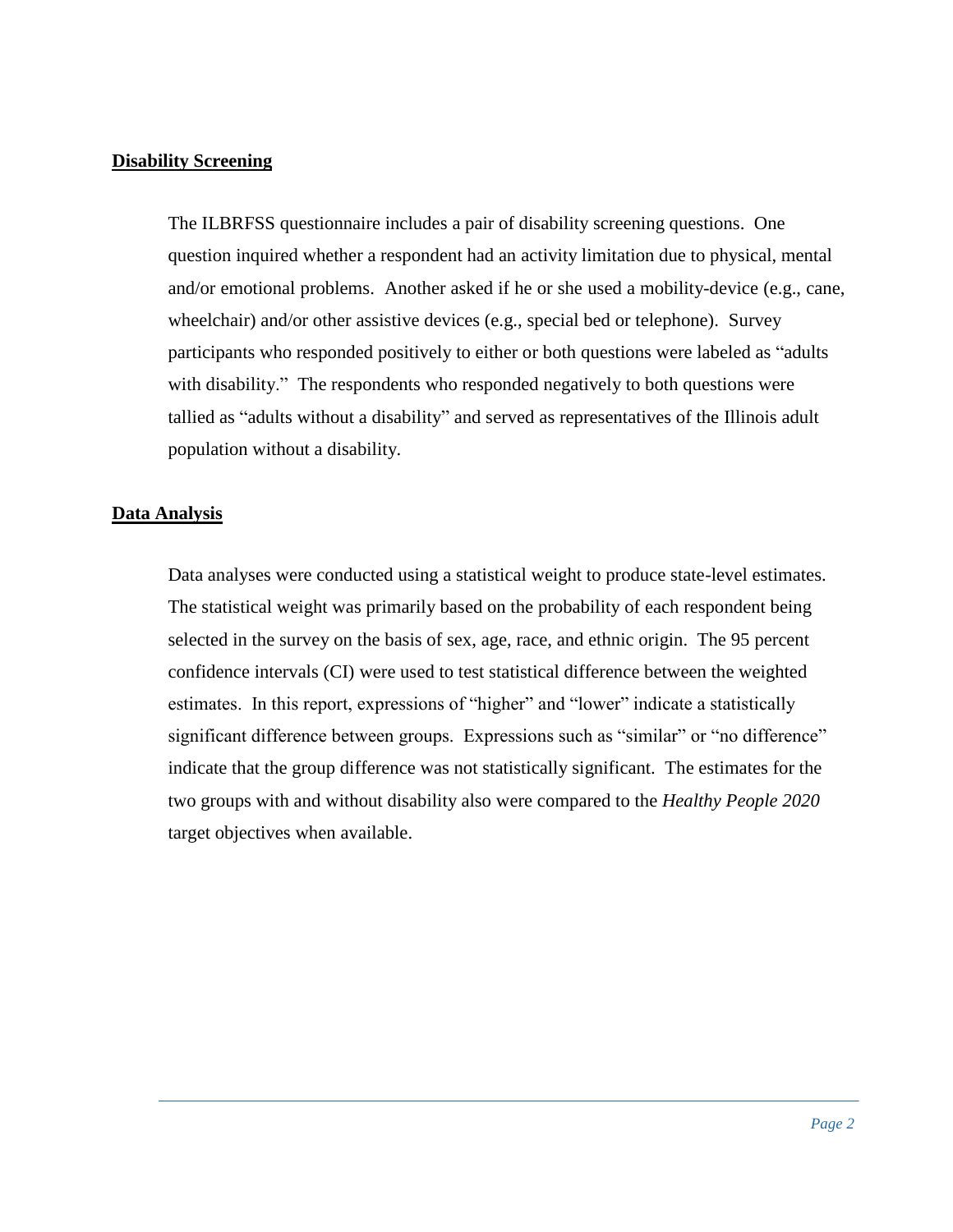# <span id="page-5-0"></span>Section I: Prevalence of Disability in Illinois

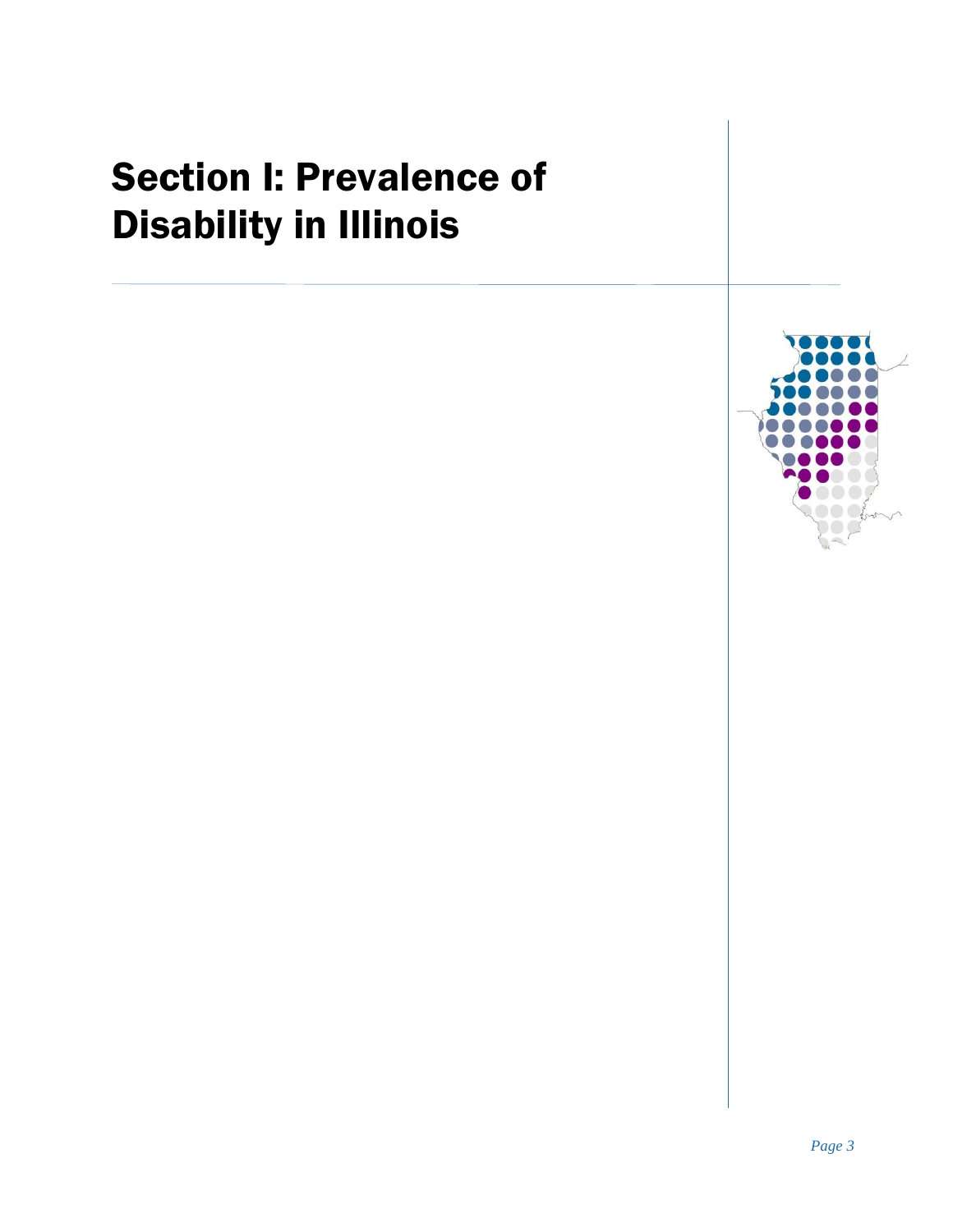## <span id="page-6-0"></span>*Disability Among Illinois Adults*

One in every five adults in Illinois has a disability. Figure 1 below graphically shows the proportion of Illinois adults who have a disability. According to the 2010 Illinois Behavioral Risk Factor Surveillance System (ILBRFSS) data, 19.7 percent of Illinois adults were estimated to have a disability (95 percent CI:  $18.3$  percent  $-21.2$ percent) in 2010.

#### **Figure 1. Disability Prevalence Among Illinois Adults**

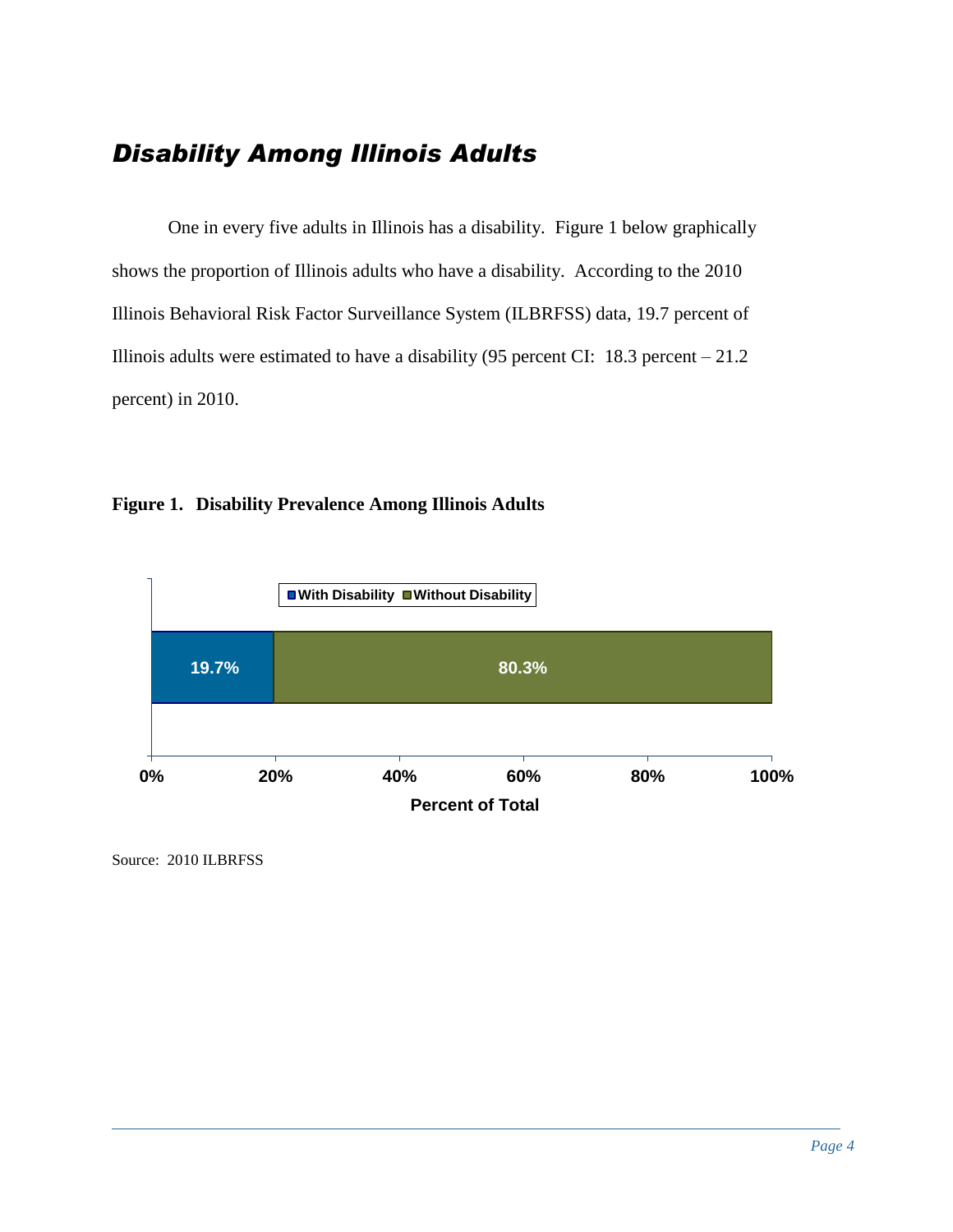#### <span id="page-7-0"></span>*Disability by Age*

Older Illinoisans are more likely to have a disability than their younger counterparts. Figure 2 below visually demonstrates how the prevalence of disability in Illinois varies across three age groups. Each of the three bars in the figure represents Illinois adults in three different age groups: from the top, ages 18 to 39, 40 to 64, and 65 or older. In Illinois, the prevalence of disability increases across the age groups from 10.7 percent (95 percent CI: 8.4 percent - 13.6 percent) among young adults ages 18 to 39, to 21.6 percent (95 percent CI: 19.7 percent - 23.7 percent) among middle age adults ages 40 to 64, and to 37.3 percent (95 percent CI: 34.5 percent – 40.1 percent) among those ages 65 and older.

**Figure 2. Disability Prevalence Among Illinois Adults by Age** 



Source: 2010 ILBRFSS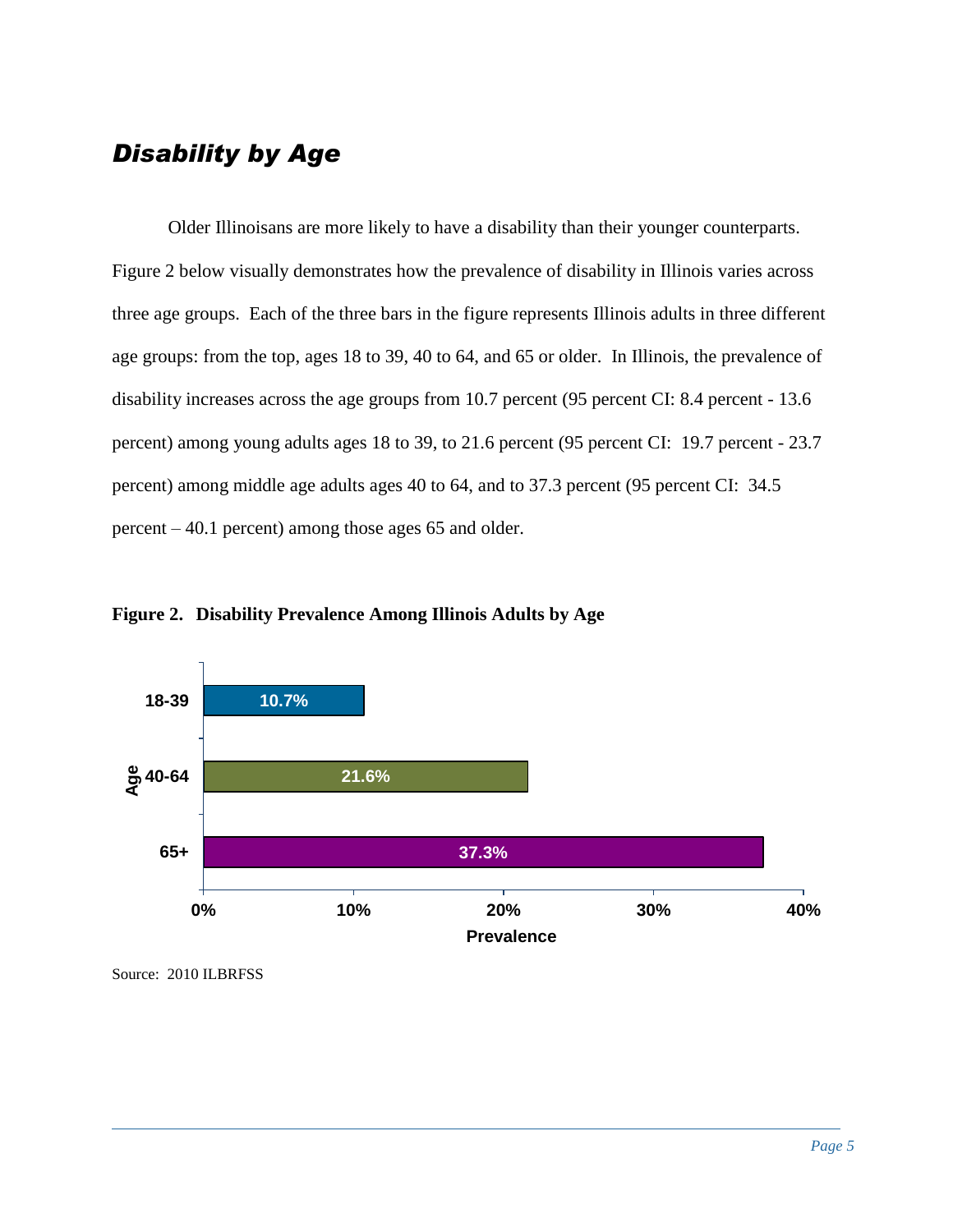### <span id="page-8-0"></span>*Disability by Gender*

Illinois men and women reported similar disability prevalence. Figure 3 below describes prevalence of disability among Illinois adults by gender. The two horizontal bars represent men and women, respectively. Although a higher percentage of women reported having a disability than men: 21.4 percent (95 percent CI: 19.5 percent - 23.4 percent) vs. 17.9 percent (95 percent CI: 15.8 percent – 20.3 percent), the difference between the two groups does not reach statistical significance.



**Figure 3. Disability Prevalence Among Illinois Adults by Gender**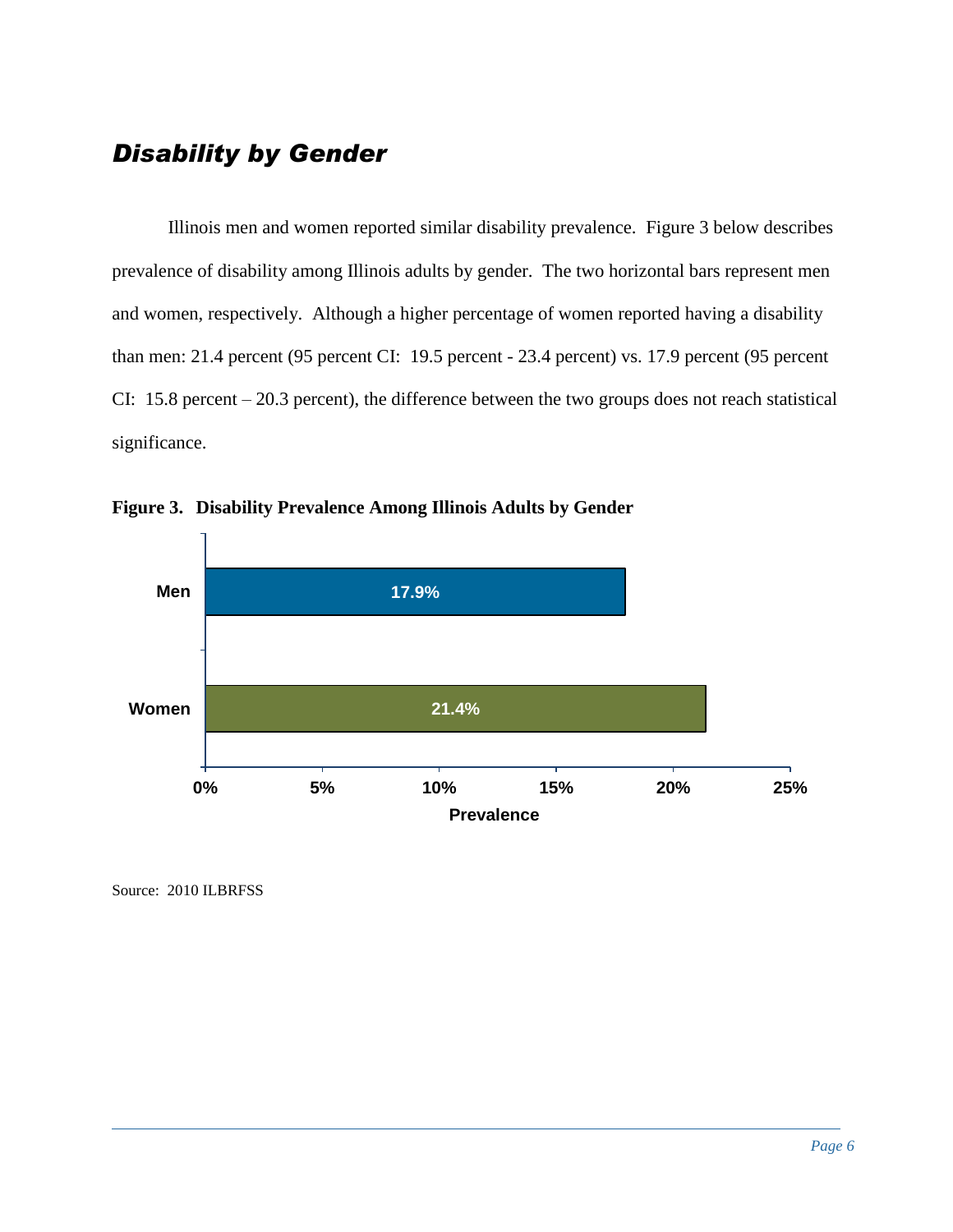#### <span id="page-9-0"></span>*Disability by Race*

Figure 4 graphically shows disability prevalence across three race groups. From the top, each of the three bars in the figure represents white Americans, black or African Americans, and other race groups which include American Indians, Alaska Natives, Native Hawaiians, other Pacific Islanders, and others. The prevalence of disability for each race group was 20.1 percent (95 percent CI: 18.5 percent - 21.9 percent), 20.8 percent (95 percent CI: 17.3 percent - 24.8 percent), and 15.9 percent (95 percent CI: 11.2 percent – 22.1 percent), respectively. The prevalence difference across the three groups did not reach statistical significance.



**Figure 4. Disability Prevalence Among Illinois Adults by Race**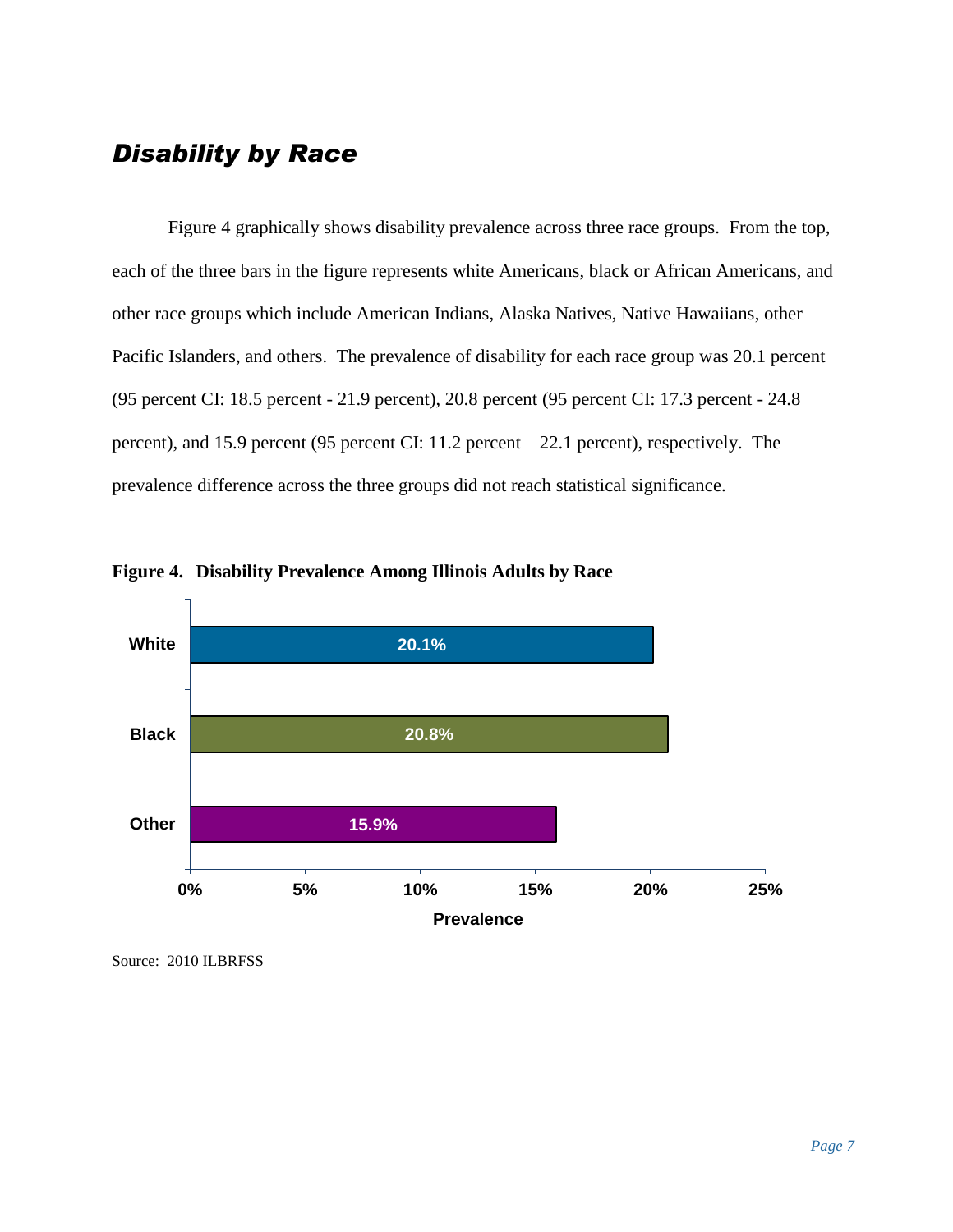### <span id="page-10-0"></span>*Disability by Hispanic Origin*

Illinois adults who are of Hispanic origin reported a similar prevalence of disability with those of non-Hispanic origin. Figure 5 contrasts disability prevalence by Hispanic origin. Each of the two bars in the figure represents Illinois adults who are of non-Hispanic origin, top bar, and Hispanic origin, bottom bar. Illinois adults who are of Hispanic origin reported a seemingly lower prevalence when compared to their counterparts who are non-Hispanic: 13.6 percent (95 percent CI: 9.0 percent – 19.9 percent) vs. 20.4 percent (95 percent CI: 18.9 percent - 22.0 percent), respectively. The difference, however, did not reach statistical significance.



**Figure 5. Disability Prevalence Among Illinois Adults by Hispanic Origin**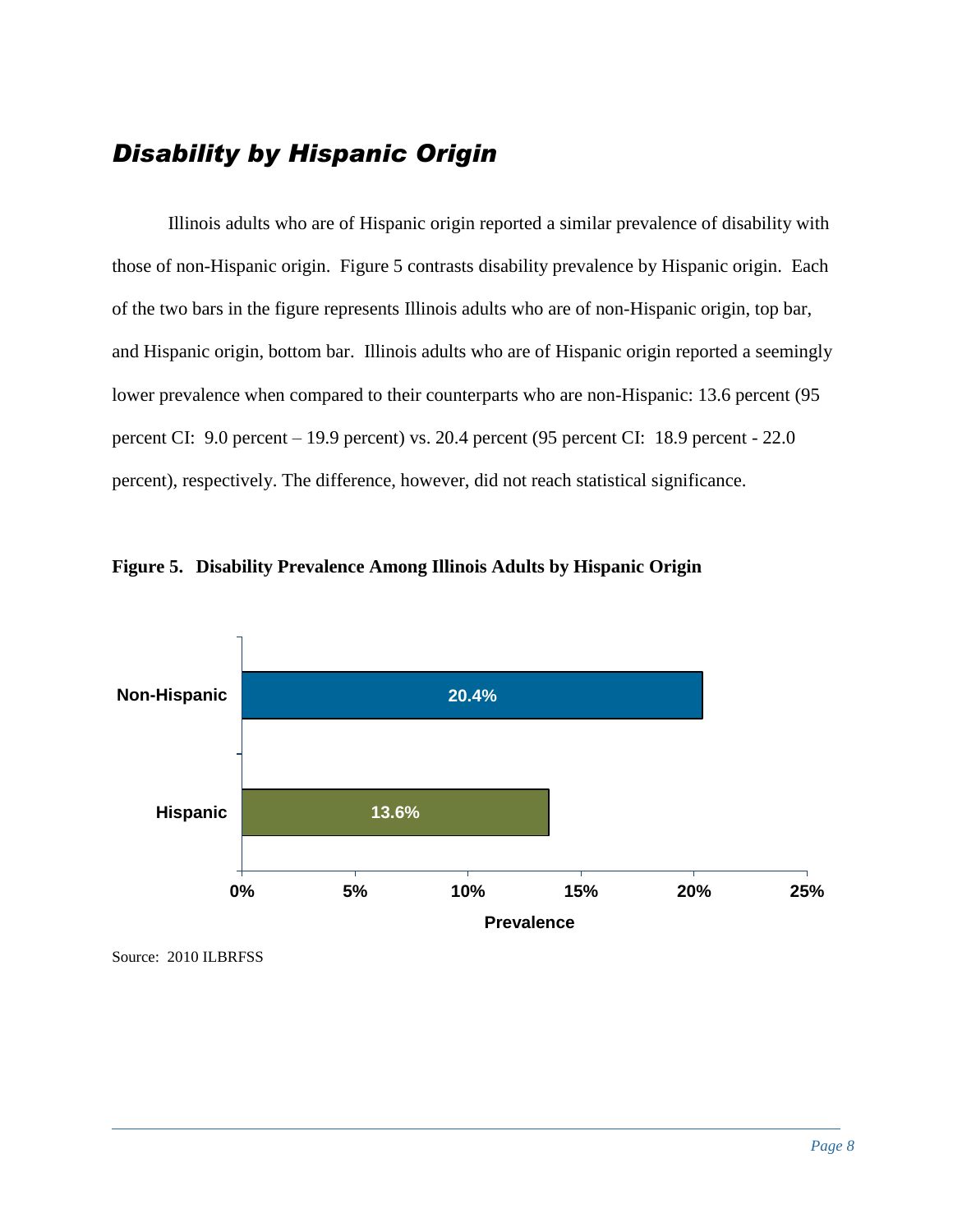### <span id="page-11-0"></span>*Disability by Geographic Area*

Figure 6 summarizes the prevalence of disability across the three areas of the state: Chicago metropolitan area (i.e., city of Chicago, counties of Cook, Lake, McHenry, Kane, DuPage and Will), other urban areas (i.e., counties of Champaign, DeKalb, Kankakee, Kendall, Macon, Madison, Peoria, Rock Island, Sangamon, St. Clair, Tazewell, McLean, and Winnebago), and the rural areas (i.e., remaining 83 rural counties). There is no statistical difference in the prevalence of disability across the Chicago metropolitan area, 18.0 percent (95 percent CI: 16.3 percent - 19.9 percent), the other urban areas, 23.1 percent (95 percent CI: 19.5 percent – 27.1 percent), and rural areas, 21.5 percent (95 percent CI: 18.2 percent –  $25.3$ percent).

**Figure 6. Disability Prevalence Among Illinois Adults by Geographic Area** 



Source: 2010 ILBRFSS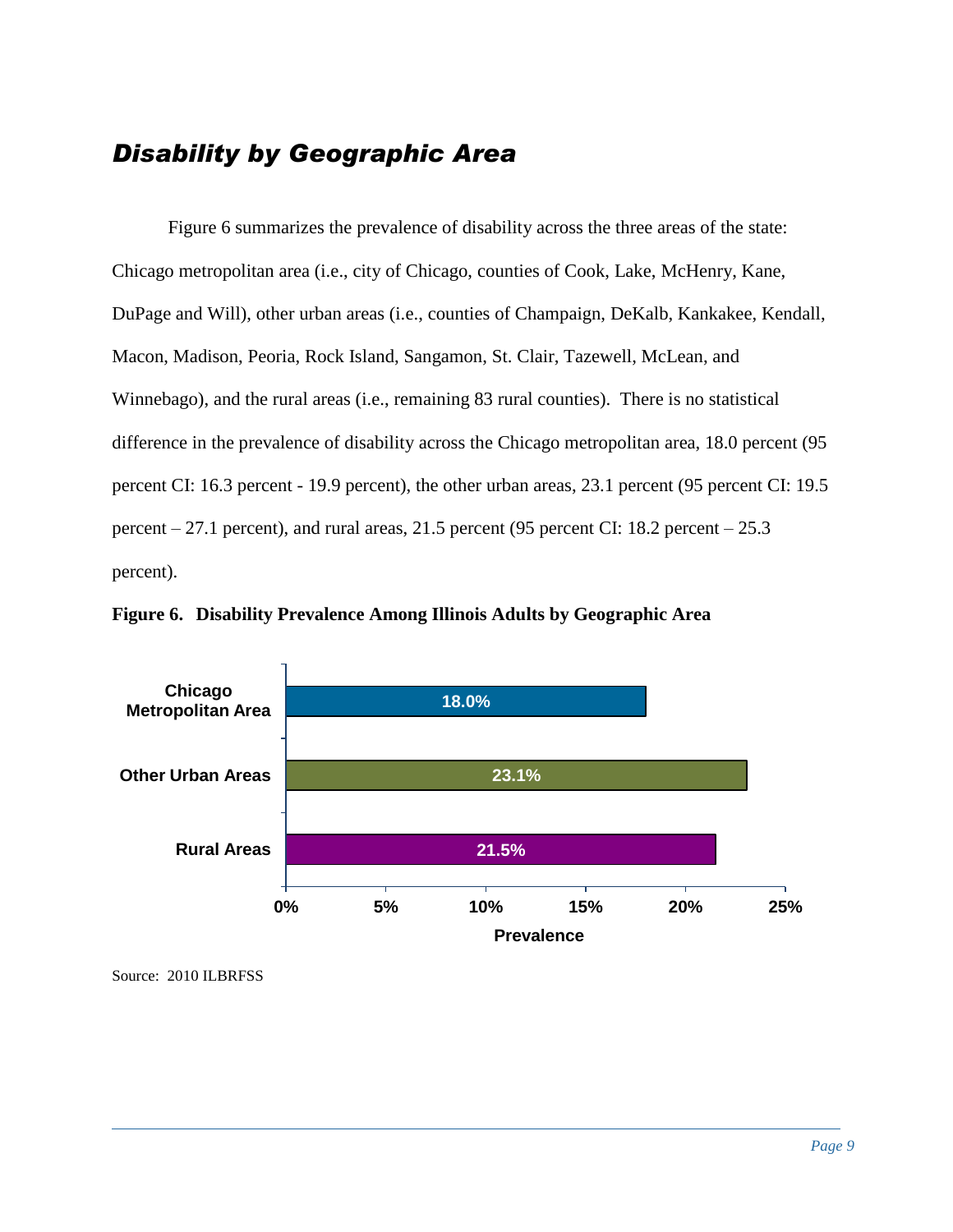# <span id="page-12-0"></span>Section II: Chronic Disease Prevalence Among Persons With Disability in Illinois

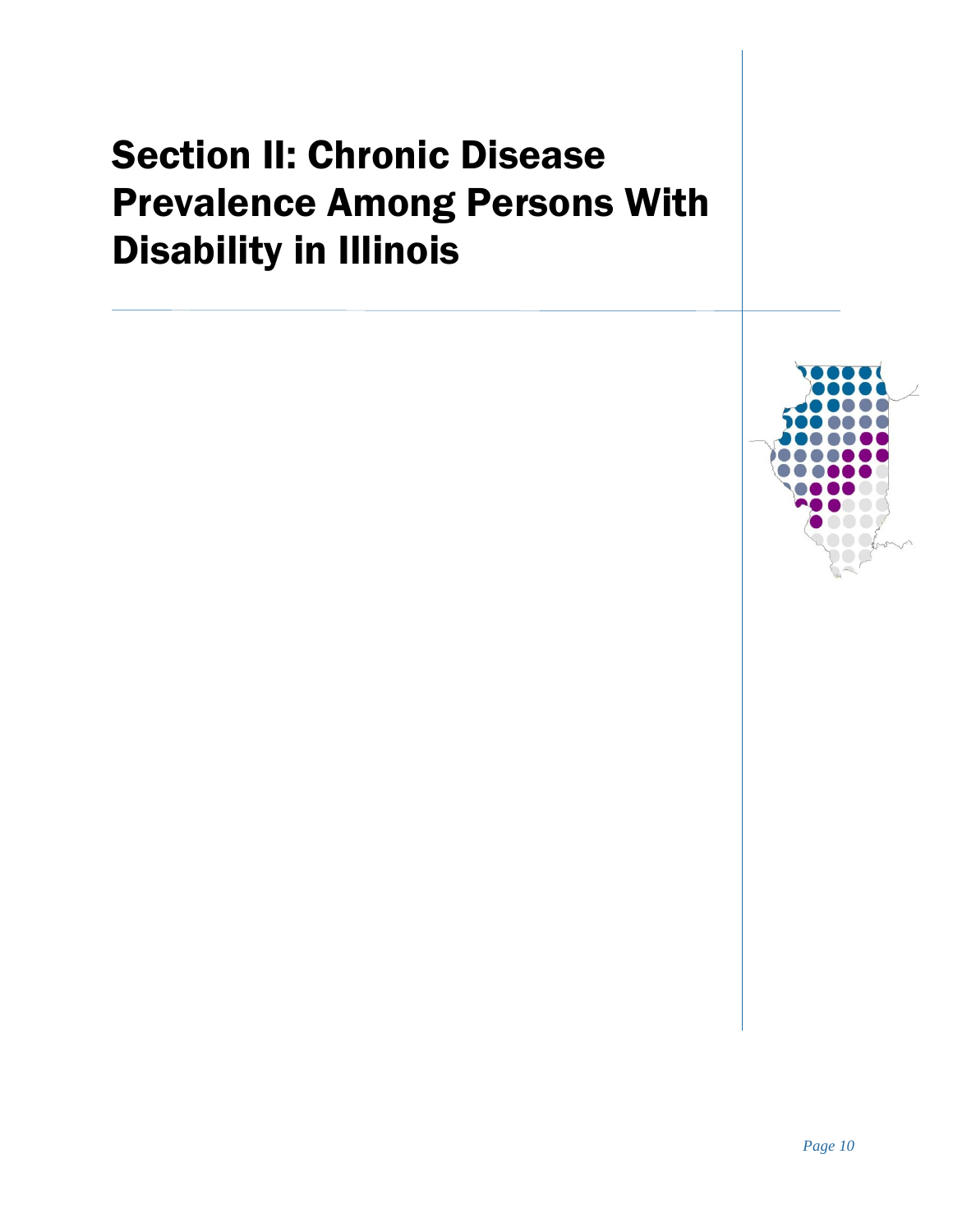#### <span id="page-13-0"></span>*Asthma*

Illinoisans with disability are more likely to have asthma than their counterparts without disability. Shown in Figure 7 is the prevalence of doctor-diagnosed asthma between Illinois adults with and without disability. Prevalence of asthma among adults with disability, represented in the top bar of the figure, is 22.0 percent (95 percent CI: 18.7 percent – 25.6 percent). The prevalence rate for adults with disability is higher than that of adults without disability, which is 12.1 percent (95 percent CI: 10.4 percent – 14.0 percent).



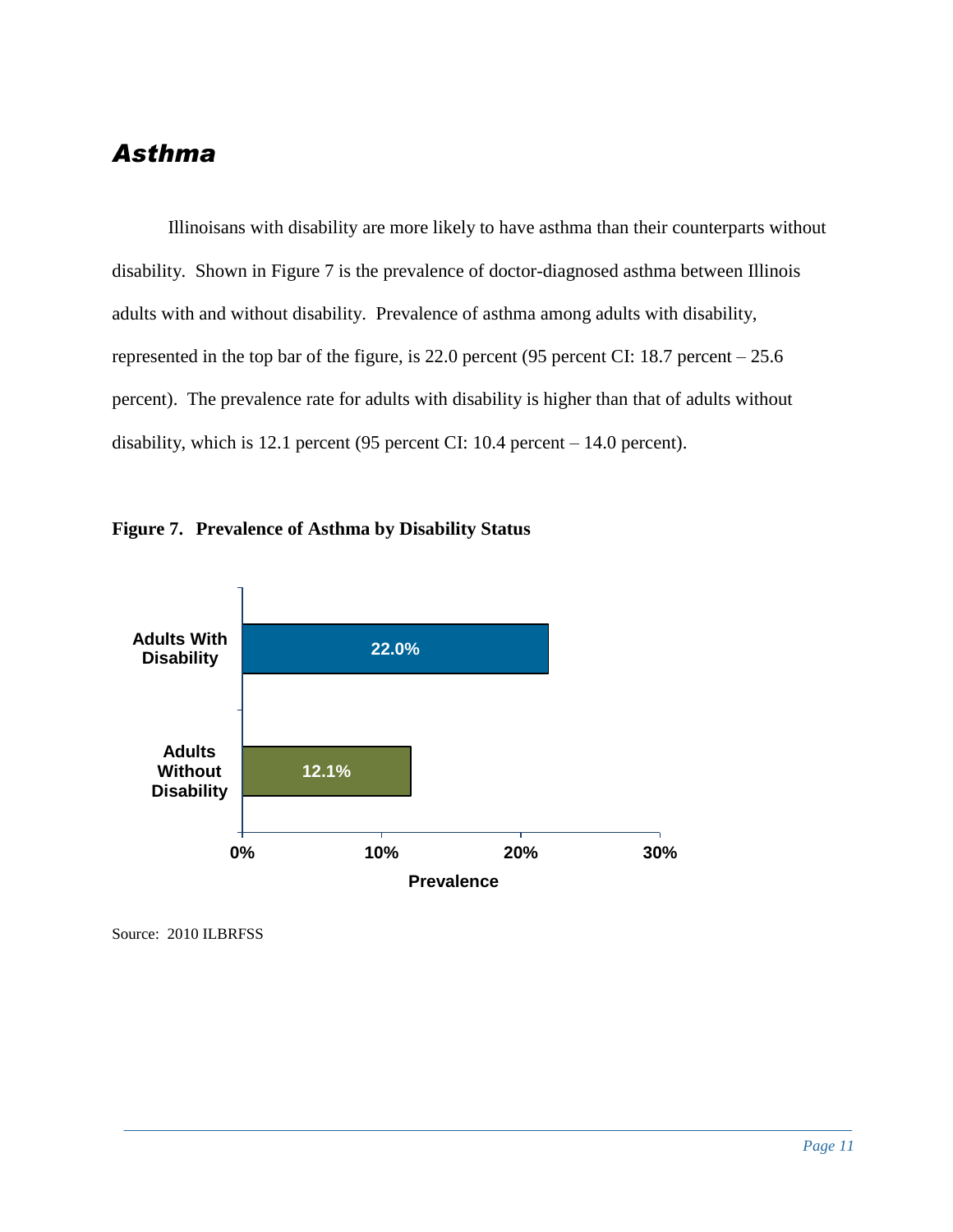#### <span id="page-14-0"></span>*Diabetes*

Prevalence of diabetes is higher among Illinoisans with disability than those without disability. Figure 8 summarizes the prevalence of diabetes between adults with disability, represented in the top bar of the figure, and adults without disability, represented in the bottom bar. The top bar shows that 15.2 percent (95 percent CI: 13.1 percent – 17.6 percent) of adults with disability have ever been told by a doctor that they have diabetes. The bottom bar shows that 6.8 percent (95 percent CI: 5.9 percent – 7.8 percent) of adults without disability have ever been told that they have diabetes.



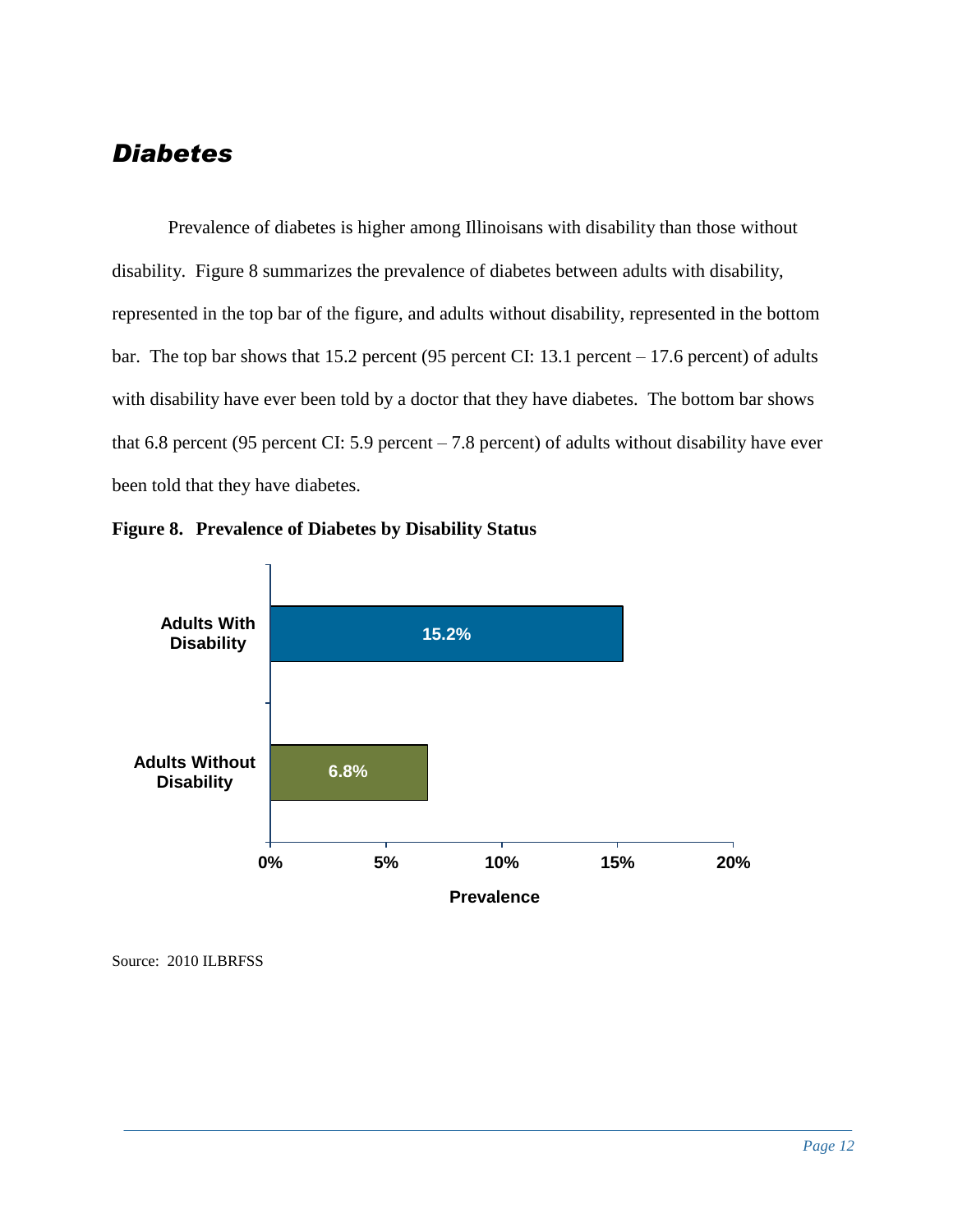#### <span id="page-15-0"></span>*Cardiovascular Disease*

Cardiovascular disease, which includes a wide variety of heart and blood vessel diseases, is much more prevalent among Illinoisans with disability than it is among those without disability. Figure 9 summarizes the prevalence of the three cardiovascular diseases by disability status. Shown in the first pair of bars in the figure is the prevalence of heart attack for adults with disability, 9.7 percent (95 percent CI: 8.1 percent – 11.7 percent), and for adults without disability, 2.5 percent (95 percent CI: 2.0 percent – 3.1 percent). Prevalence of angina, represented in the two bars in the middle, is 10.7 percent (95 percent CI: 9.0 percent – 12.8 percent) for adults with disability, and 2.2 percent (95 percent CI: 1.6 percent – 2.8 percent) for adults without disability. The two bars at the bottom of the figure show that 7.8 percent (95 percent CI: 6.3 percent – 9.7 percent) of adults with disability and 1.4 percent (95 percent CI: 1.0 percent – 1.9 percent) of adults without disability ever had stroke.



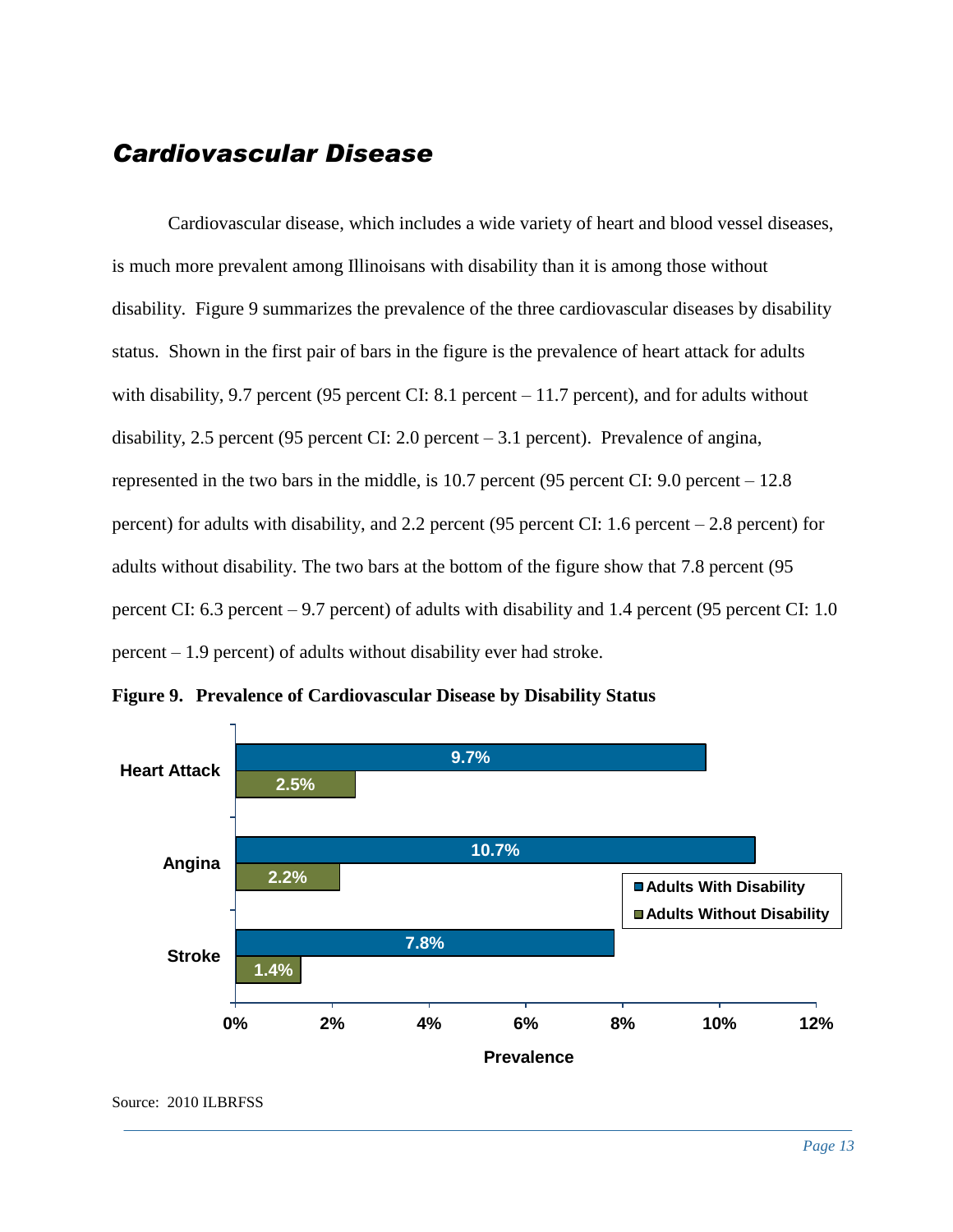## <span id="page-16-0"></span>Section III: Risk Factors for Chronic Disease

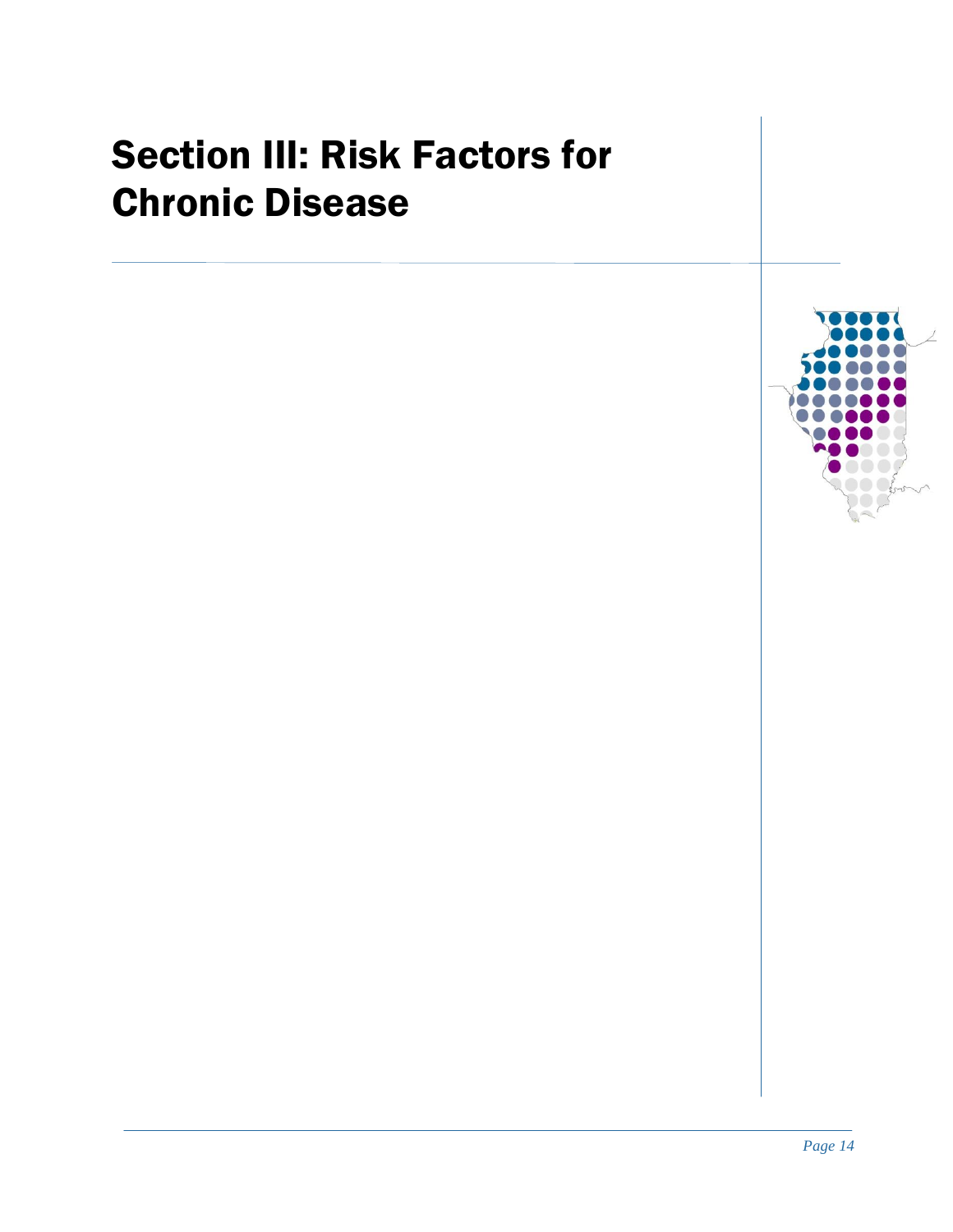### <span id="page-17-0"></span>*Obesity*

Illinois adults with disability are more likely to be obese (i.e., Body Mass Index equal to or greater than 30.0) than their counterparts without disability. Figure 10 summarizes the prevalence of obesity among Illinois adults by disability status. The bar on the top shows that 35.7 percent (95 percent CI: 32.0 percent - 39.6 percent) of adults with disability reported being obese compared to 25.6 percent (95 percent CI: 23.4 percent – 27.9 percent) of adults without disability, represented in the bottom bar.



**Figure 10. Obesity Prevalence Among Illinois Adults by Disability Status**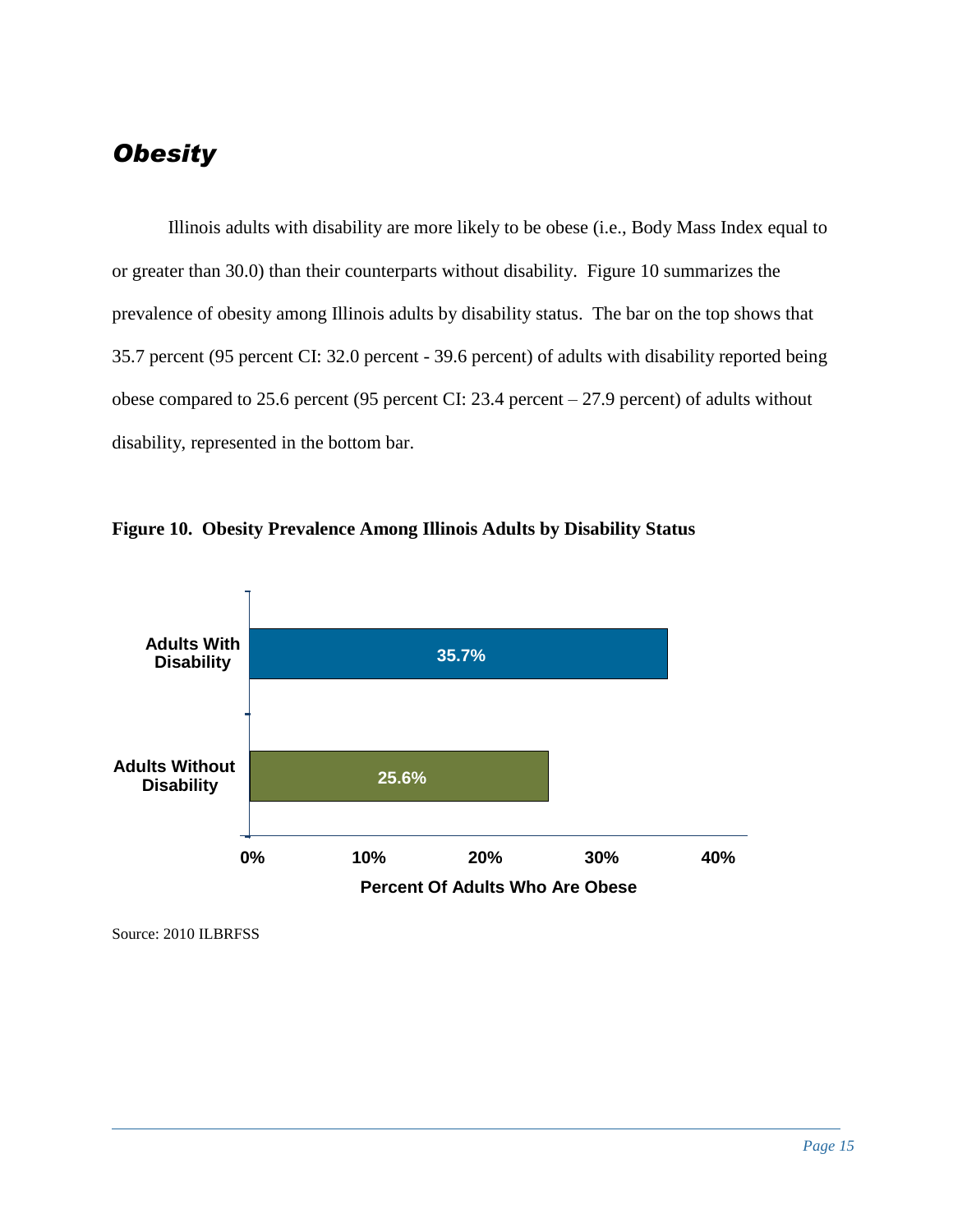### <span id="page-18-0"></span>*Exercise*

Illinoisans with disability engage in exercise less frequently than Illinoisans without disability. Figure 11 compares the proportion of adults who engage in any physical activities or exercise such as running, calisthenics, golf, gardening, or walking for exercise, other than their regular job, in the past month by disability status. The bar on the top indicates that 59.0 percent (95 percent CI: 55.0 percent – 62.9 percent) of adults with disability participated in any physical activity or exercise in the past month. The rate is lower than the rate reported by adults without disability, 78.4 percent (95 percent CI: 76.4 percent – 80.3 percent), shown in the bottom bar.





**Participated in Physical Activity or Exercise in the Past Month**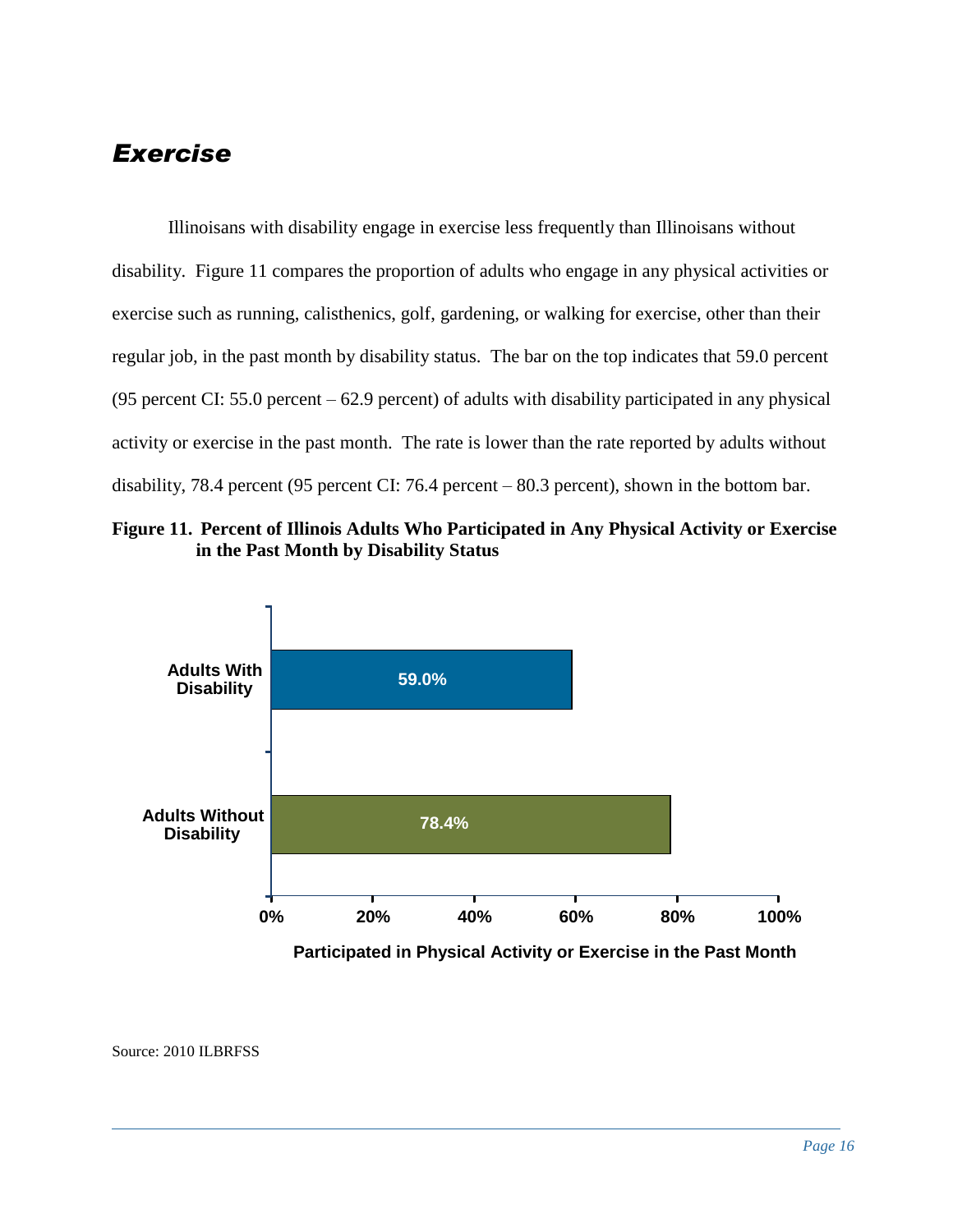#### <span id="page-19-0"></span>*Cigarette Smoking*

Smoking prevalence in Illinoisans with disability is higher than that for Illinoisans without disability. Figure 12 shows the proportion of Illinois adults who reported smoking cigarettes by disability status. Twenty-two percent (22.6 percent, 95 percent CI: 19.2 percent – 26.5 percent) of Illinois adults with disability, shown in the top bar, are currently smoking cigarettes compared to 15.5 percent (95 percent CI: 13.7 percent – 17.4 percent) of those without disability, shown in the bottom bar.



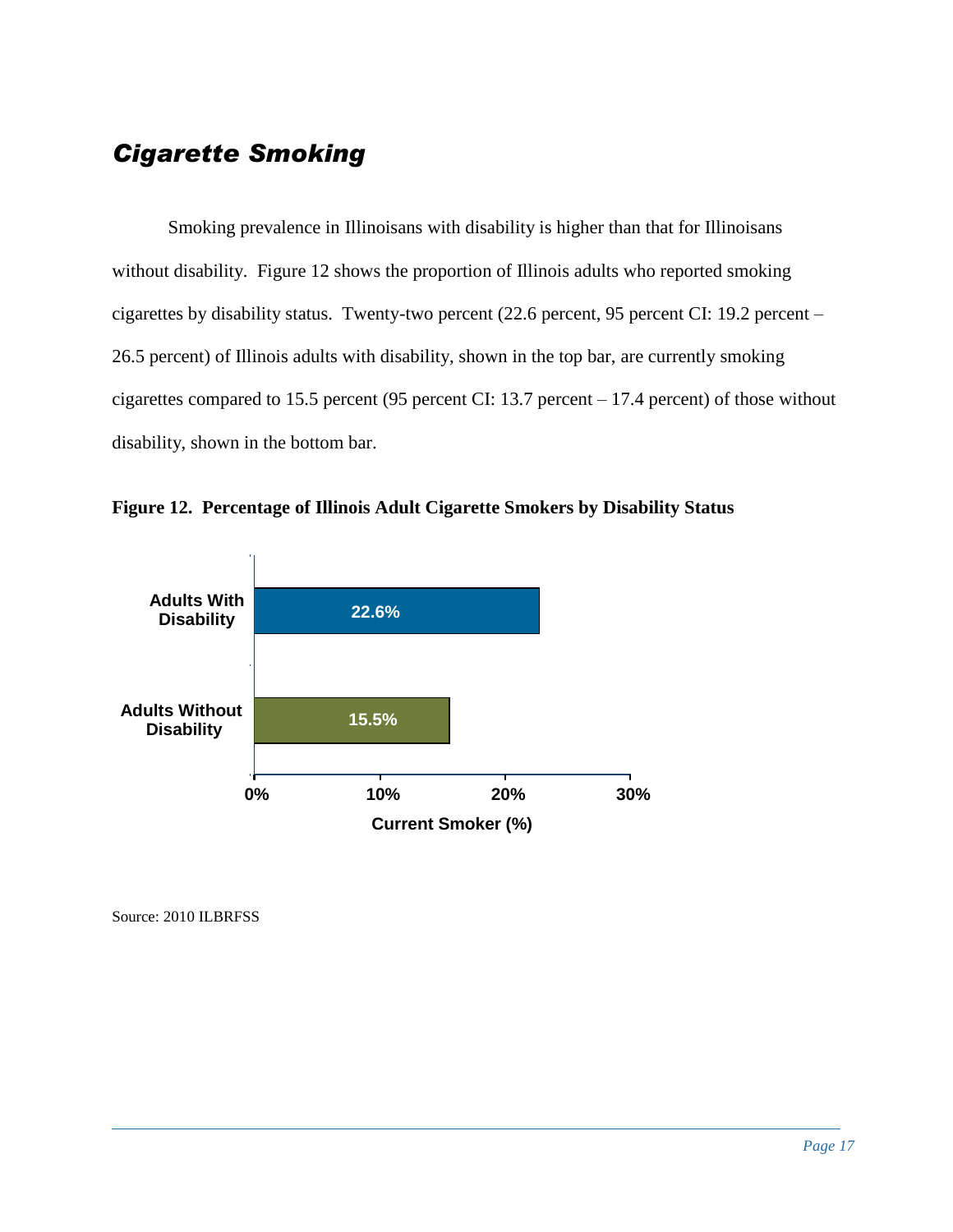#### <span id="page-20-0"></span>*Falls*

Illinoisans with disability are at a higher risk of injury from falls than Illinoisans without disability. Figure 13 compares the rate of adults who have fallen at least once during the past three months by disability status across the two age groups: ages 45 to 64 and ages 65 and older. The two bars on the top, representing adults ages 45 to 64 with and without disability, show that the rate is 25.7 percent (95 percent CI: 21.5 percent – 30.4 percent) for adults with disability and 11.5 percent (95 percent CI: 9.5 percent – 13.9 percent) for adults without disability, respectively. The two bottom bars represent adults ages 65 and older by disability status. In this age group, the rate is 25.5 percent (95 percent CI: 21.4 percent – 30.0 percent) for adults with disability and 11.6 percent (95 percent CI: 9.5 percent – 14.1 percent) for adults without disability.

**Figure 13. Percent of Illinois Adults, Ages 45 and Older, Who Have Fallen During the Past Three Months by Disability Status** 

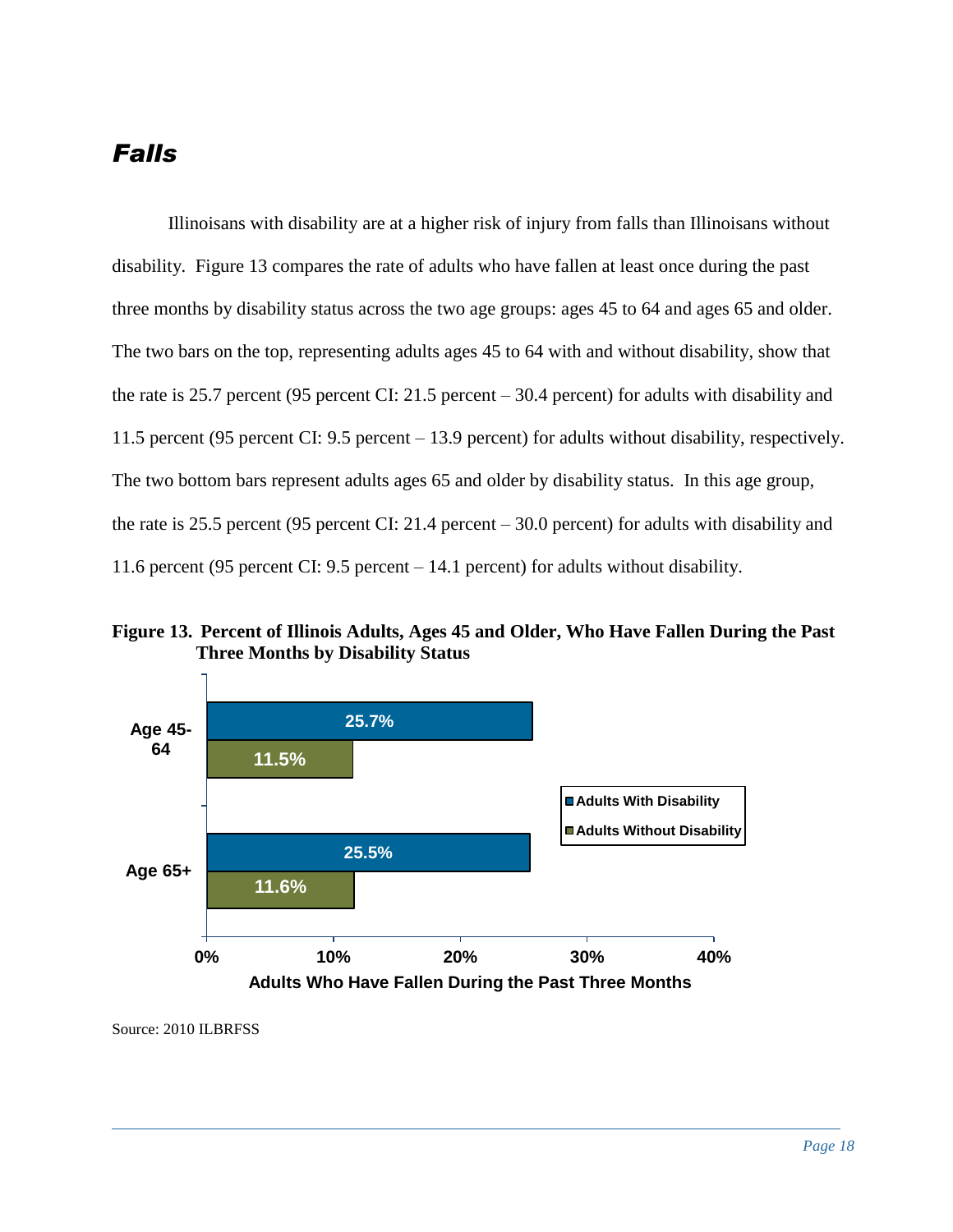## <span id="page-21-0"></span>Section IV: Quality of Life Among Persons With Disability

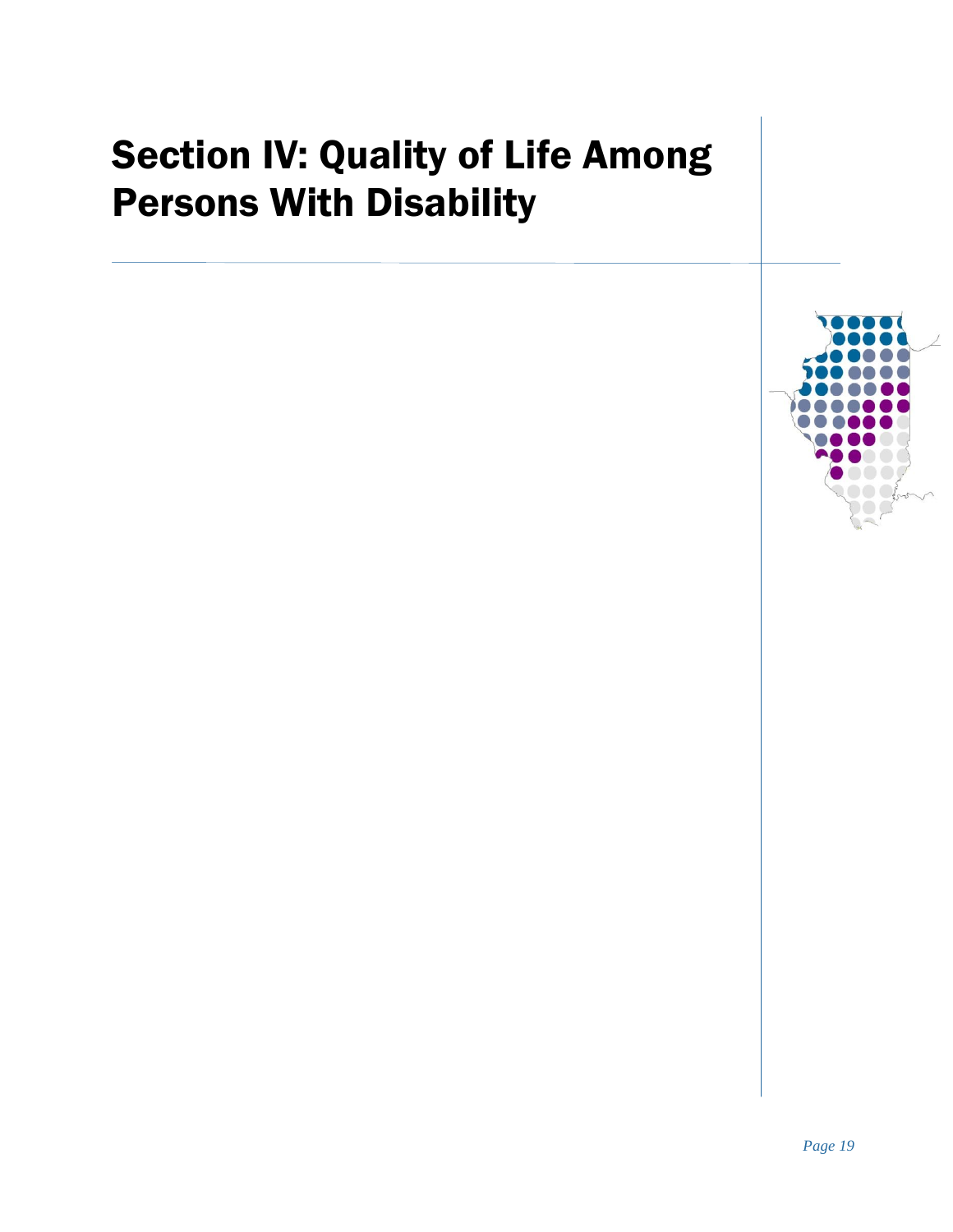#### <span id="page-22-0"></span>*Satisfaction With Life*

Illinoisans with disability are less likely to be satisfied with their life than those without disability. Figure 14 below compares the proportion of adults who are "very satisfied with life" by disability status. Illinois adults with disability, represented in the top bar, reported that 31.8 percent (95 percent CI: 28.3 percent – 35.5 percent) were very satisfied with their life. The rate for those without disability, represented in the bottom bar, was 47.5 percent (95 percent CI: 45.0 percent – 49.9 percent); substantially higher than their counterparts.



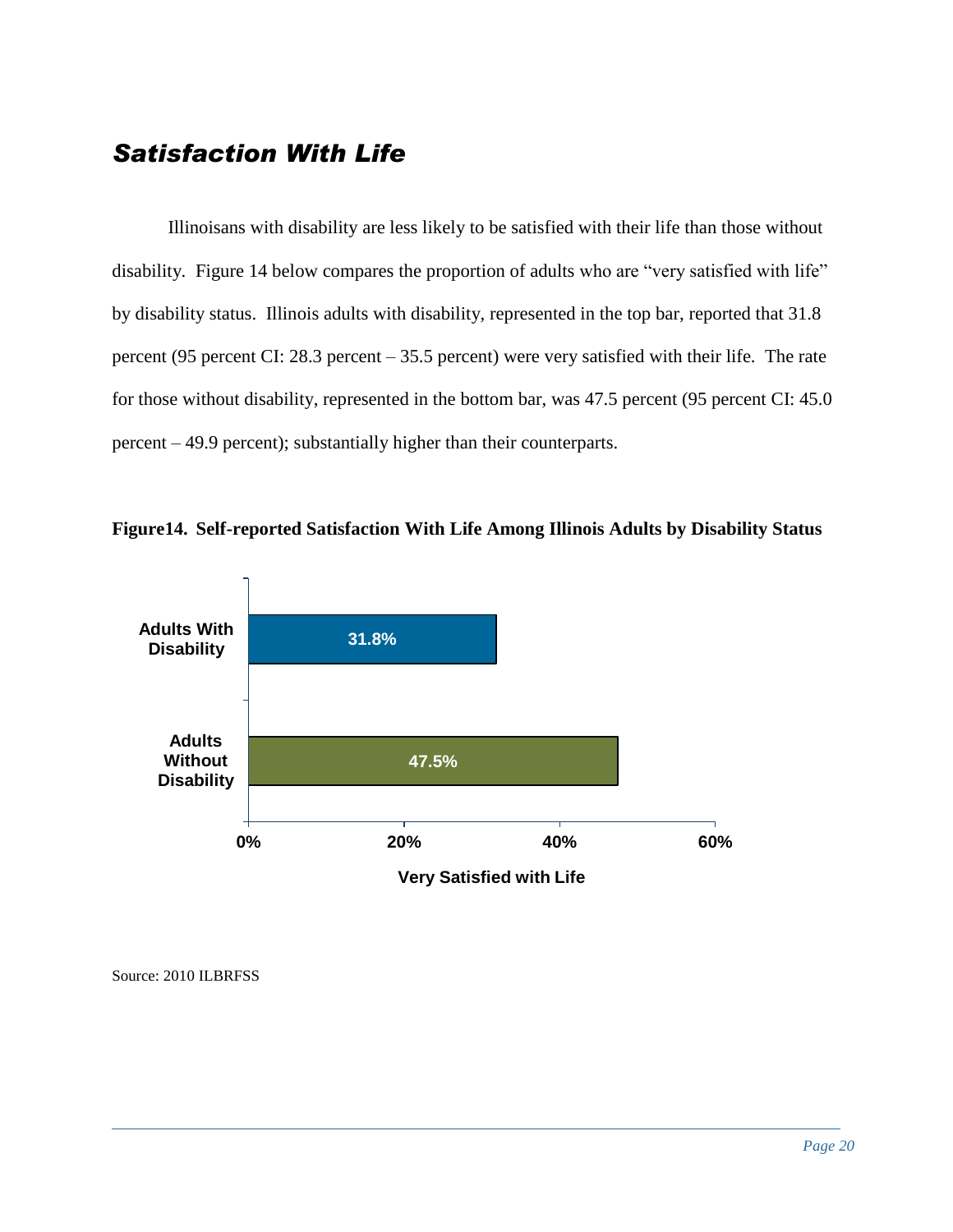#### *Social and Emotional Support*

Social and emotional support is associated with general mental and physical health and quality of life. Illinoisans with disability report less social and emotional support than Illinoisans without disability. Figure 15 below shows the proportion of adults who report they "always" get social and emotional support needed. Illinois adults with disability, represented in the top bar, reported that 42.9 percent (95 percent CI: 39.0 percent  $-47.0$  percent) always received the social and emotional support needed. The rate for those without disability, represented in the bottom bar, was 52.4 percent (95 percent CI: 50.0 percent – 54.9 percent); substantially higher than their counterparts. The *Healthy People 2020* Objective (i.e., DH-17) is that 76.5 percent of adults with disabilities report sufficient social and emotional support by 2020.

**Figure 15. Always Get Social and Emotional Support Needed** 



**Always Get Social and Emotional Support Needed**

Source: 2010 ILBRFSS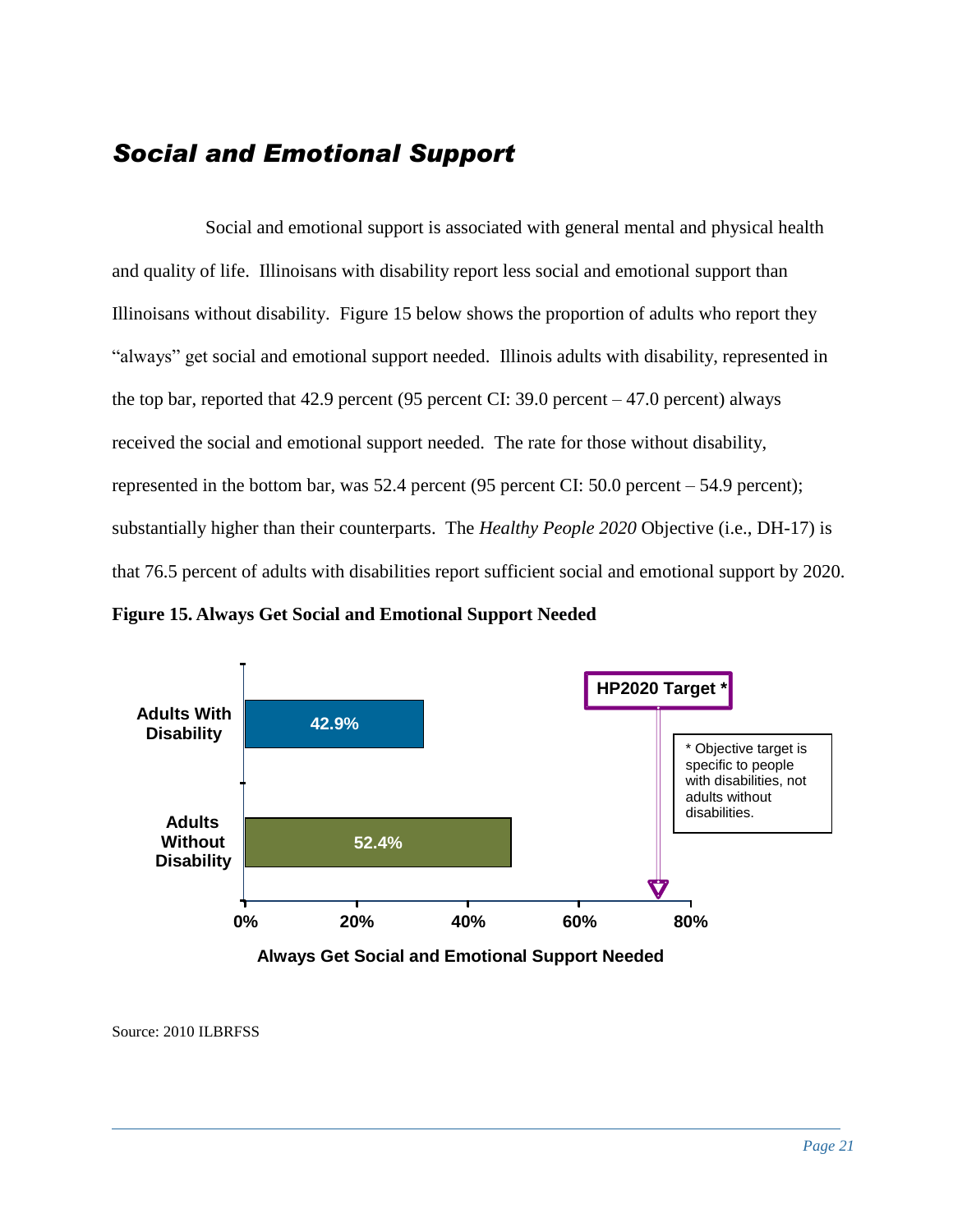#### <span id="page-24-0"></span> *Self-rated Health Status*

Illinoisans with disability rated their health status less favorably than their counterparts without disability. Figure 16 contrasts how Illinois adults with and without disability perceive their health status differently. The two bars at the top of the graph show that 4.7 percent (95 percent CI: 3.3 percent – 6.6 percent) of adults with disability rated their health as "excellent" and that 16.1 percent (95 percent CI: 13.3 percent – 19.4 percent) rated it as poor. For adults without disability, represented in the two bottom bars, the rate was 22.7 percent (95 percent CI: 20.7 percent – 24.8 percent) and 1.1 percent (95 percent CI: 0.6 percent - 1.8 percent), respectively. More than three times as many adults with disability reported their health as poor compared to those who reported excellent health. For those without disability, only a few rated their health as poor.



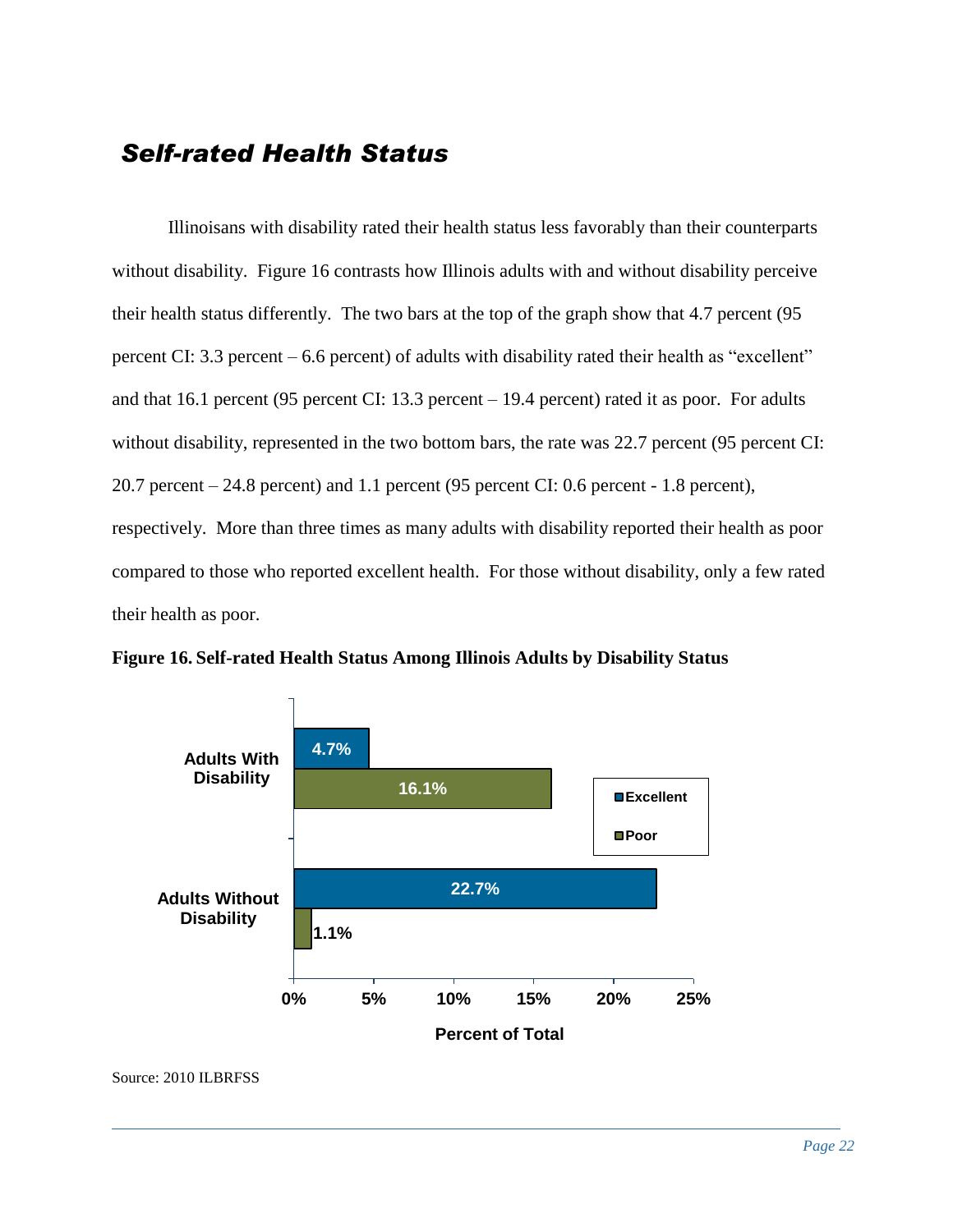## <span id="page-25-0"></span> *Healthy Days*

Illinois adults with disability reported fewer healthy days in a month than those without disability. Figure 17 below shows the average number of healthy days reported by Illinois adults with and without disability. The average number of the healthy days reported by Illinois adults with disability was 16.8 days (95 percent CI: 15.9 percent – 17.8 days) per month, which is graphically shown by the top bar in the graph. Adults without disability, represented in the bottom bar, reported 25.7 (95 percent CI: 25.3 percent – 26.1 days) healthy days during the past 30 days.

**Figure 17. Self-reported Number of Healthy Days During the Past 30 Days by Disability Status** 

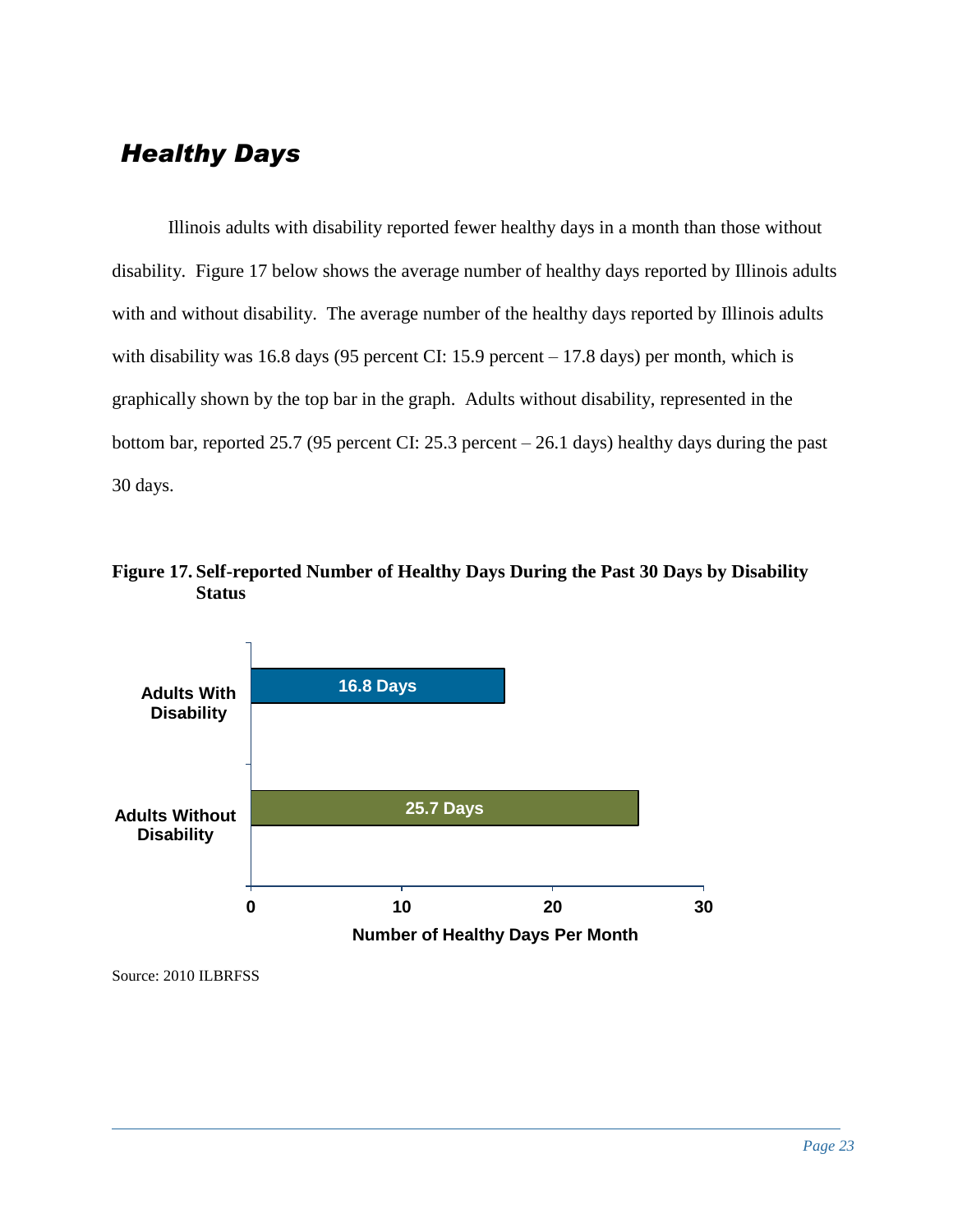## <span id="page-26-0"></span>Section V: Access to Health Care and Screenings

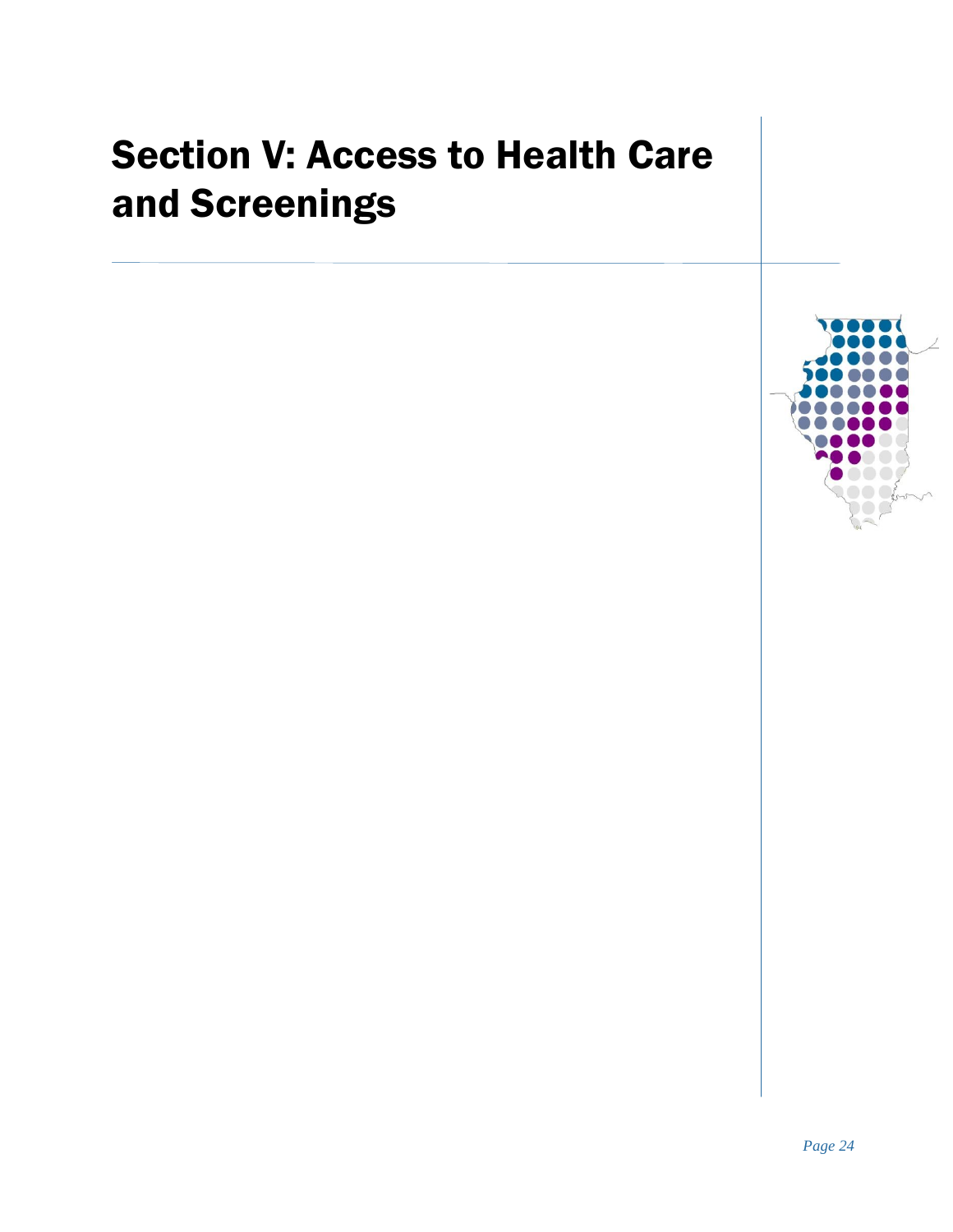#### <span id="page-27-0"></span>*Routine Checkup*

Illinois adults with disability are more likely to have had a routine physical checkup within the past year than those without disability. Figure 18 below represents the proportion of Illinois adults who visited a doctor for a routine checkup, a general physical exam, within the past year by disability status. Represented in the top bar, 71.3 percent (95 percent CI: 67.1 percent – 75.2 percent) of Illinois adults with disability received the routine checkup within the past year. The rate was higher than that reported by Illinois adults without disability, 61.7 percent (95 percent CI: 59.2 percent – 64.1 percent), represented in the bottom bar.





Source: 2010 ILBRFSS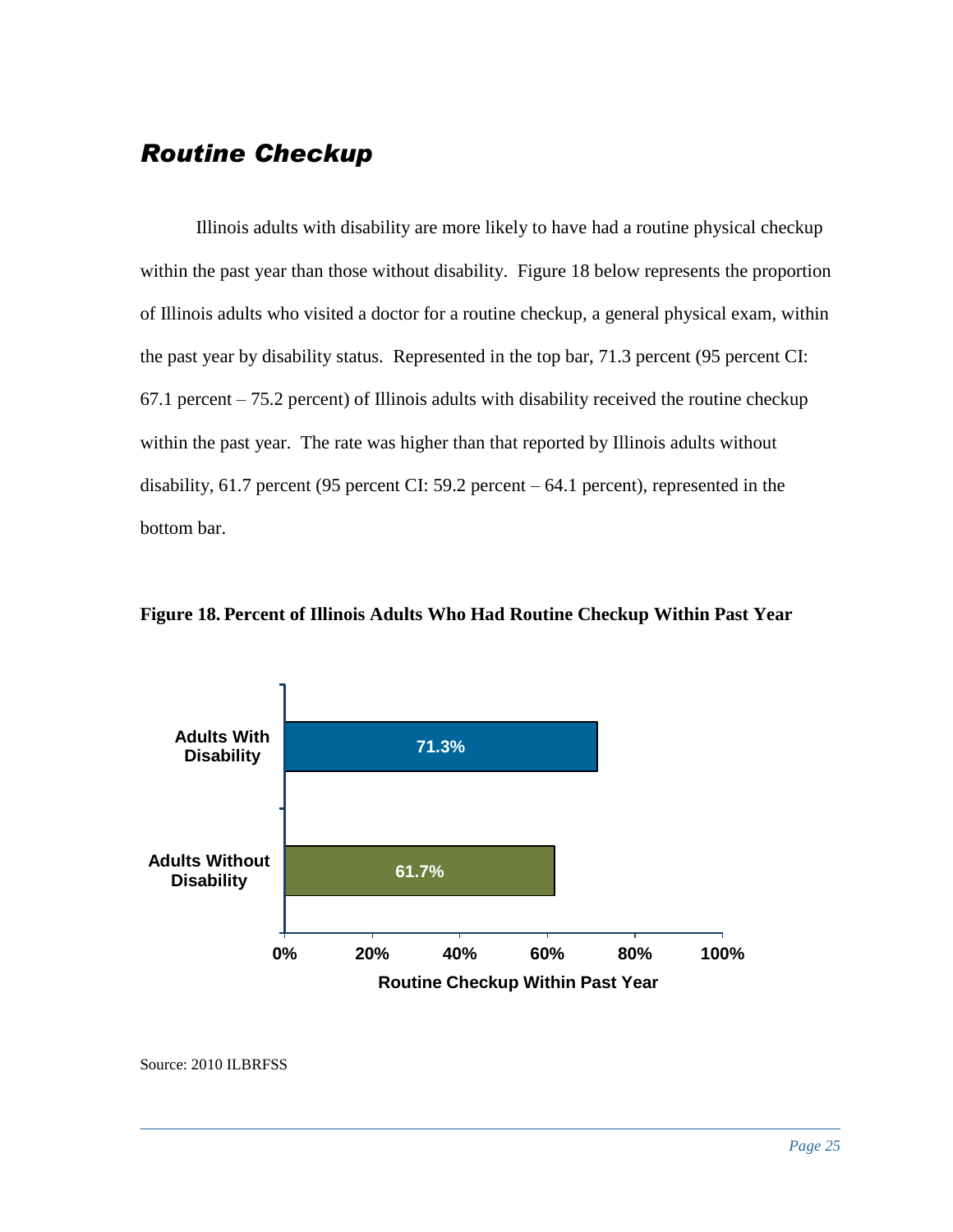#### <span id="page-28-0"></span>*Usual Primary Care Provider*

Illinois adults with disability are more likely to have a usual primary care provider than those without disability. Figure 19 below represents the proportion of Illinois adults who think of one or more person(s) as their personal doctor or health care provider by disability status. Represented in the top bar, 90.9 percent (95 percent CI: 87.5 percent – 93.5 percent) of Illinois adults with disability reported having one or more person(s) whom they think of as their personal doctor or health care provider. The rate meets the *Healthy People 2020* target of 83.9 percent (i.e., Objective AHS-3). The rate for Illinois adults without disability, represented in the bottom bar, was 82.8 percent (95 percent CI: 80.4 percent – 84.9 percent).

**Figure 19. Percent of Illinois Adults Who Have One or More Person(s) as a Personal Doctor or Health Care Provider** 



**Think of One or More Person as Personal Doctor**

Source: 2010 ILBRFSS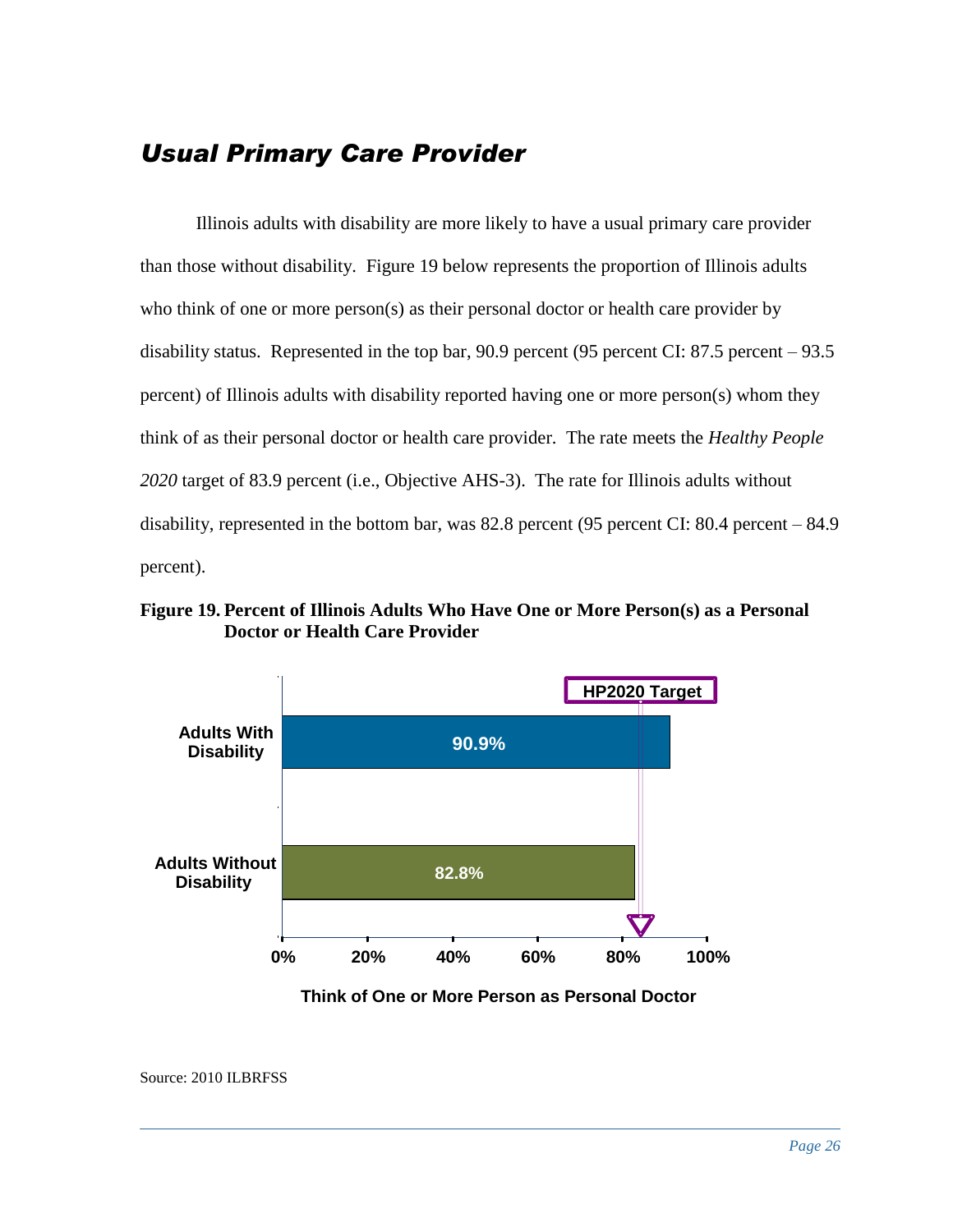#### <span id="page-29-0"></span>*Economic Barrier in Access to Health Care*

For Illinoisans with disability, costs associated with health care appear to hinder their use of such services. Figure 20 shows that Illinois adults with disabilities are less likely to access health services due to cost than those without disability. Figure 20 compares the proportion of Illinois adults who avoided visiting a doctor due to cost by the presence of disability. The rate for Illinois adults with disability, 18.2 percent (95 percent CI: 15.2 percent - 21.6 percent) represented in the top bar, is higher compared to 12.0 percent (95 percent CI: 10.2 percent – 14.1 percent) for those without disability shown in the bottom bar.

#### **Figure 20. Percent of Illinois Adults Who Avoided Doctor Visits Due to Cost by Disability Status**

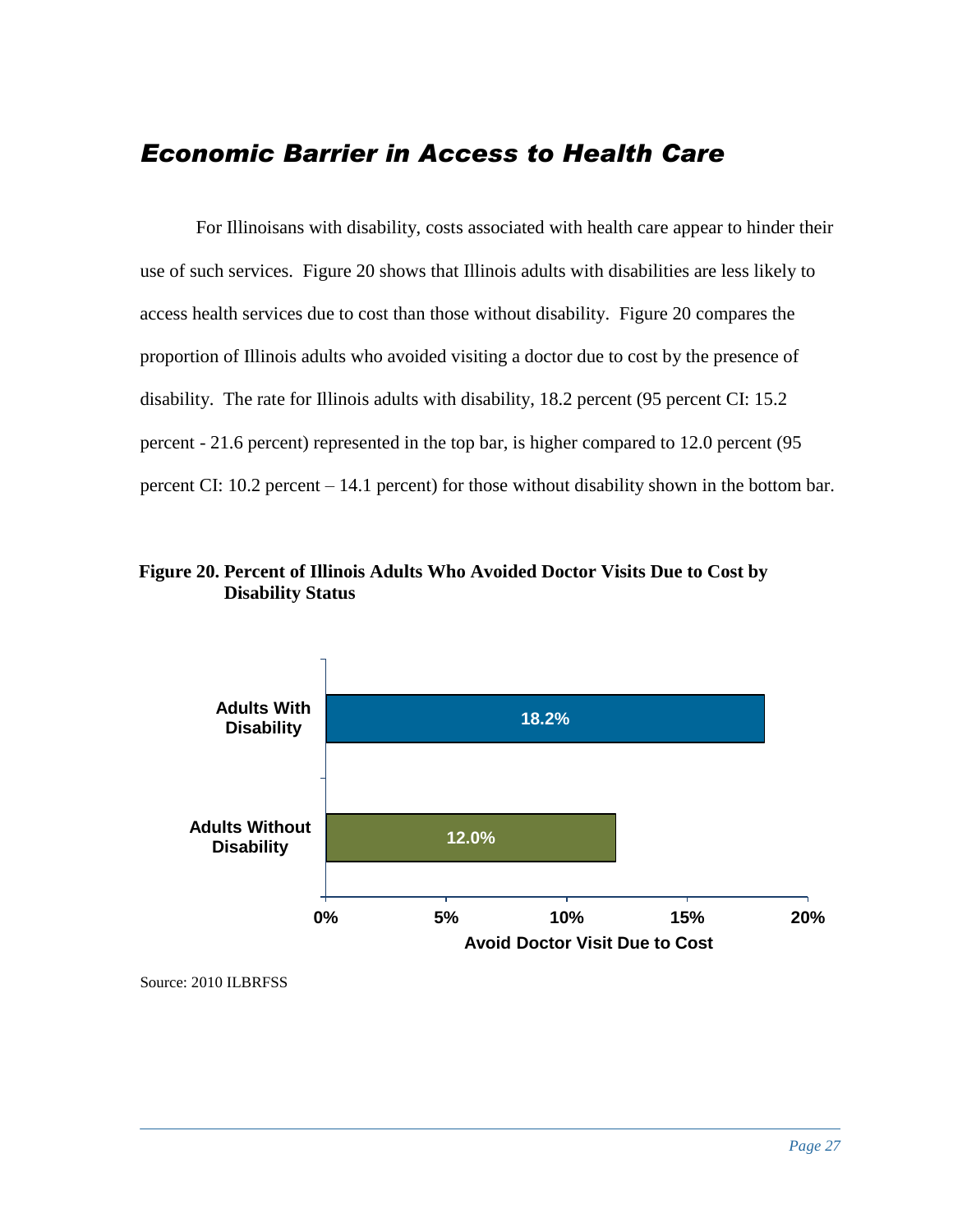## <span id="page-30-0"></span>*Mammography*

Illinois women with and without disability reported a similar rate of having a mammography. Figure 21 below summarizes the percentage of Illinois women, ages between 40 and 74 years old, who have received a mammogram within the last two years, by disability status. The top bar represents women with disability; the bottom bar represents women without disability. The rate was similar between women with disability (75.2 percent, 95 percent CI: 69.9 percent – 79.8 percent) and those without it (76.7 percent, 95 percent CI: 73.4 percent - 79.7 percent).



<span id="page-30-1"></span>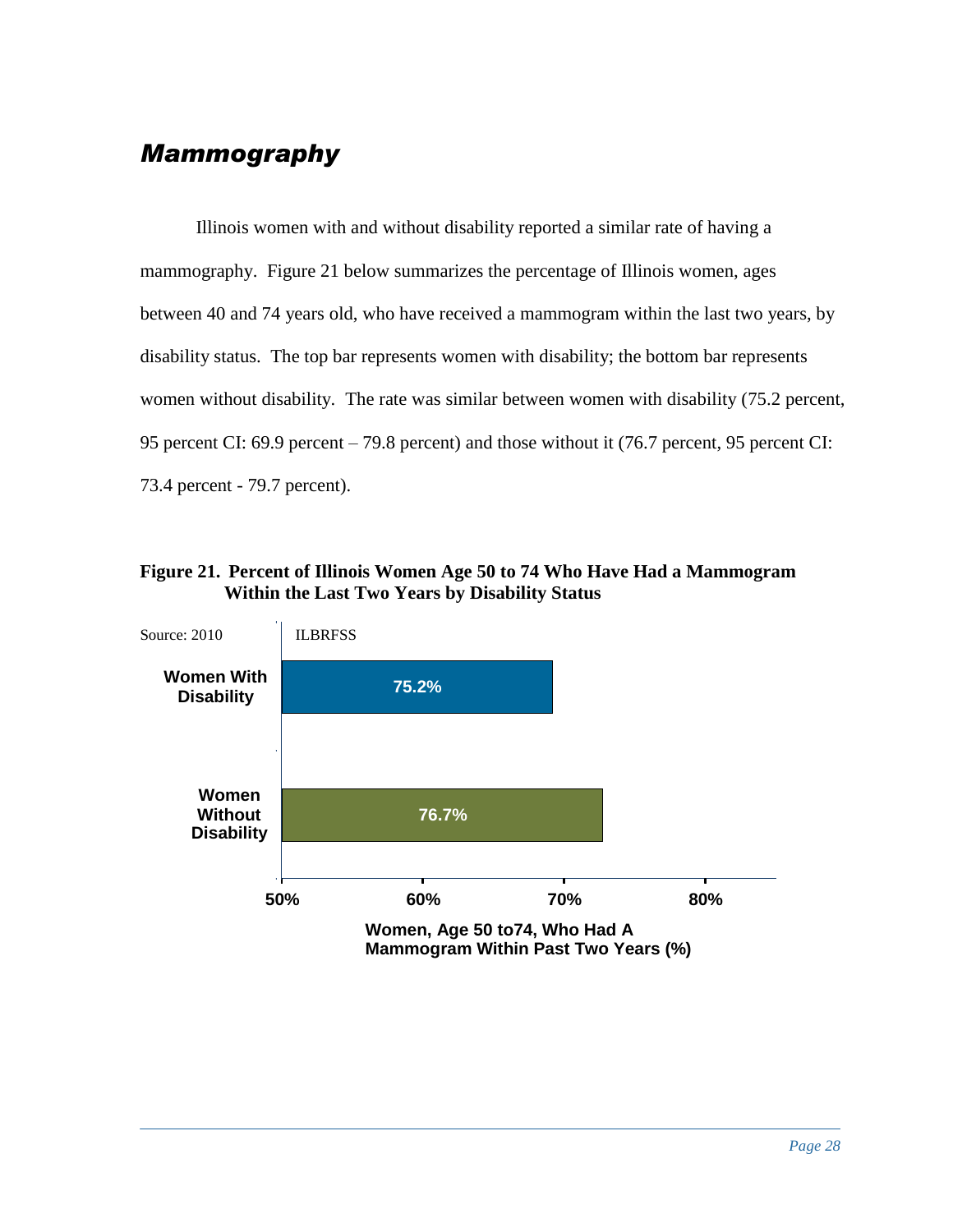### *Pap Test*

It is recommended that all women, ages 18 and above, have a pap test for cervical cancer regularly. Figure 22 below summarizes the percentage of Illinois women who have received a pap test by disability status. The top bar represents women with disability; the bottom bar represents women without disability. Overall, most women have the pap test regardless of their disability status. Women with disability were less likely to have the test within one year compared to women without disability  $(41.1)$  percent, 95 percent CI: 36.4 percent – 46.0 percent vs. 52.5 percent, 95 percent CI: 49.4 percent – 55.6 percent). In contrast, women with disability were more likely to have the test three or more years ago compared to women without disability (28.9 percent, 95 percent CI: 25.2 percent – 32.9 percent vs. 13.6 percent, 95 percent CI: 12.1 percent – 15.3 percent).



**Figure 22. Percent of Illinois Women Who Have Had a Pap Test by Disability Status** 

Source: 2010 ILBRFSS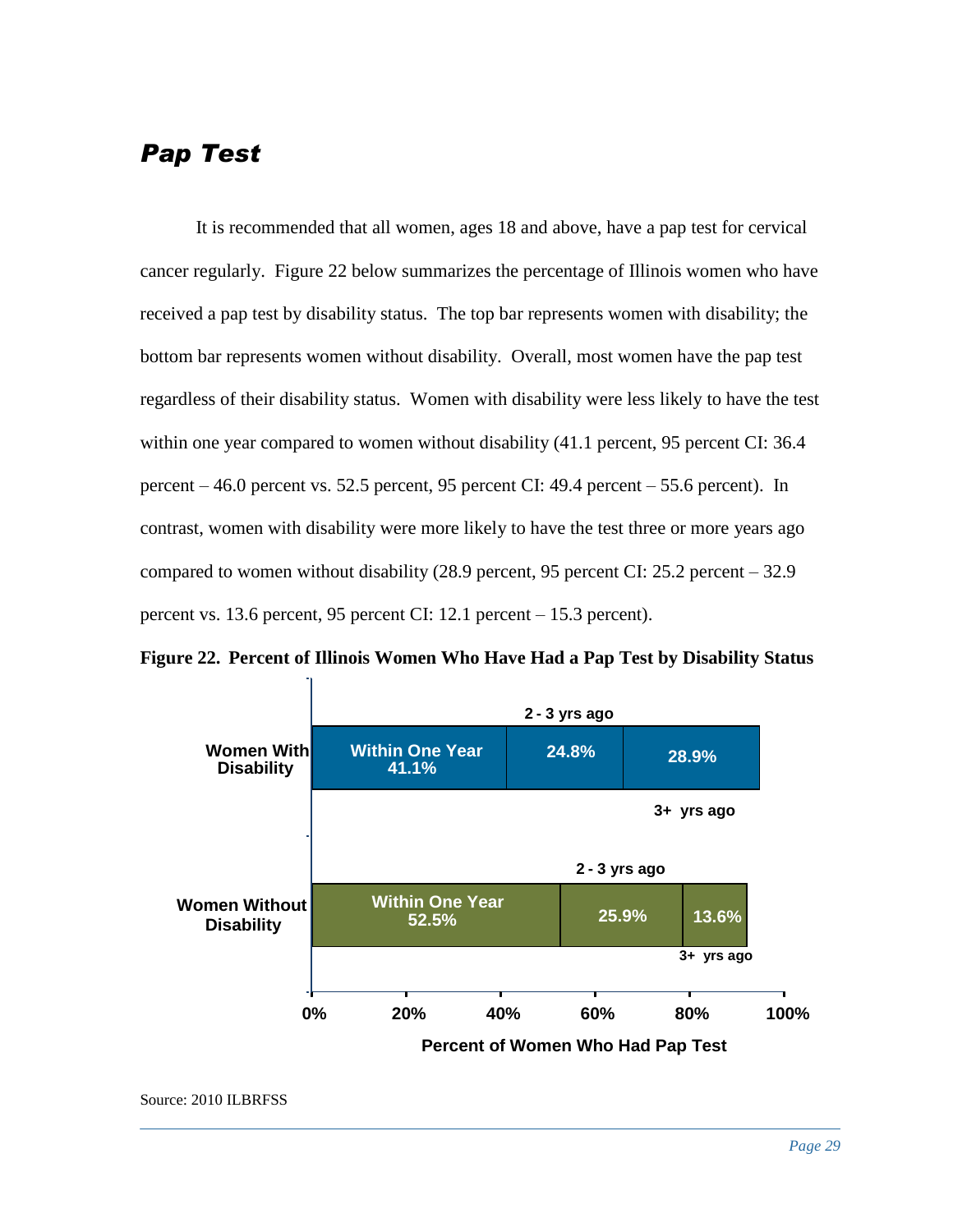#### <span id="page-32-0"></span>*Colorectal Cancer Screening*

Figure 23 below represents the proportion of Illinois adults with and without disability, age 50 to 75 years, who have received two common colorectal cancer screenings: stool test and colonoscopy/sigmoidoscopy. Persons with disability are more likely to have had these tests than persons without disability. The rate for each group for the stool test is shown in the top two bars. The bottom two bars represent the rates for colonoscopy/sigmoidoscopy. The rate for Illinois adults with disability who have *ever* had a stool test is 38.2 percent (95 percent CI: 34.6 percent – 41.8 percent). There is no statistically significant difference from the rate for Illinois adults without disabilities (32.2 percent, 95 percent CI: 29.8 percent – 34.7 percent). The rate for Illinois adults with disability who ever received a colonoscopy/sigmoidoscopy (67.4 percent, 95 percent CI: 62.7 percent – 71.8 percent) is higher compared to Illinois adults without disability (57.8 percent, 95 percent CI: 54.6 percent  $-60.9$  percent).



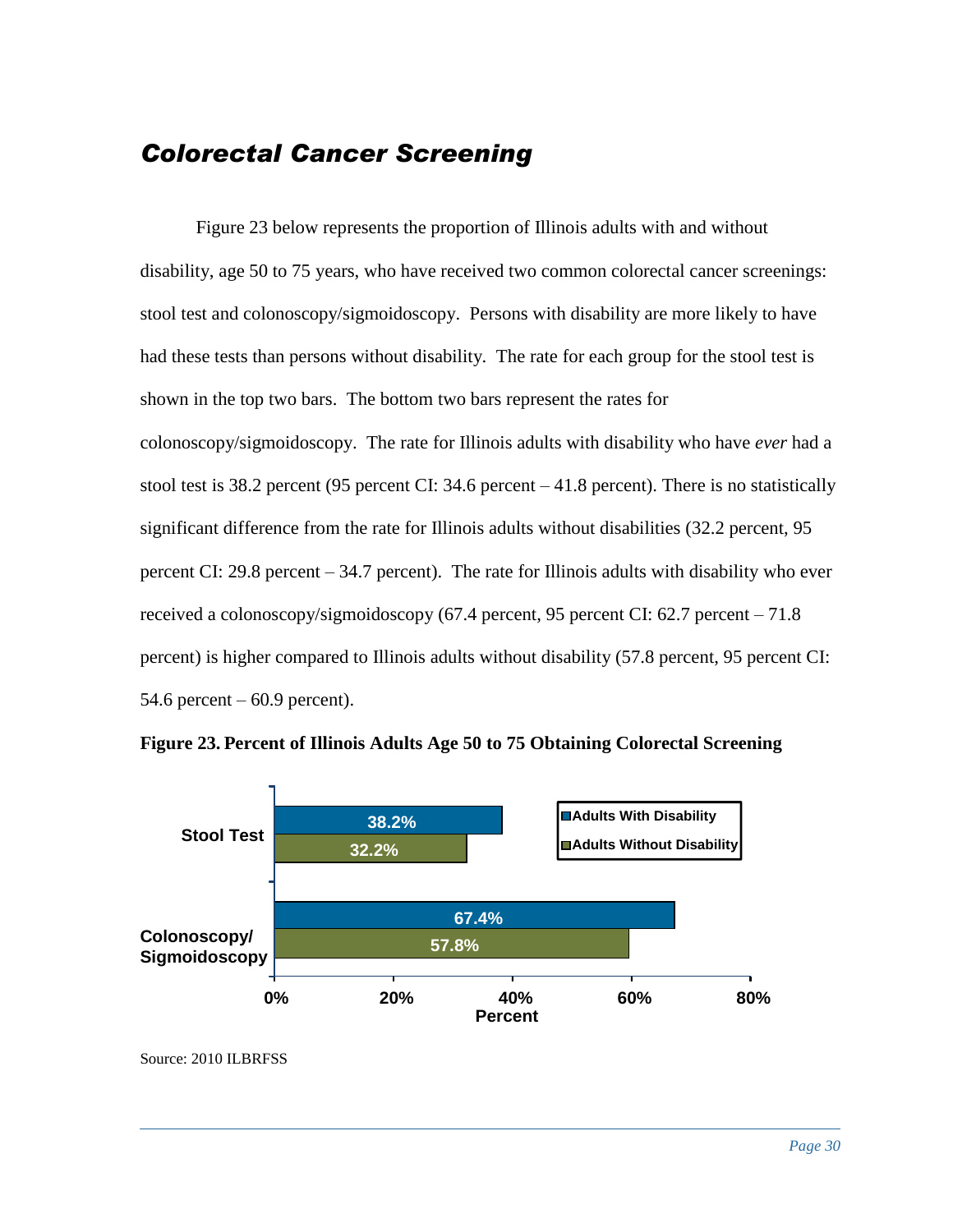#### *Visit to Dentist*

Illinoisans with disability are less likely to visit the dentist than those without disability. Figure 24 summarizes the proportion of Illinois adults who have visited the dentist within the past 12 months. The top bar shows that 60.0 percent (95 percent CI: 55.9) percent – 63.9 percent) of adults with disability have visited the dentist within the past 12 months. The rate is lower than that of adults without disability, 68.7 percent (95 percent CI:  $66.2$  percent  $-71.0$  percent) shown in the bottom bar.

**Figure 24. Percent of Illinois Adults Who Visited Their Dentist Within the Past 12 Months by Disability Status** 

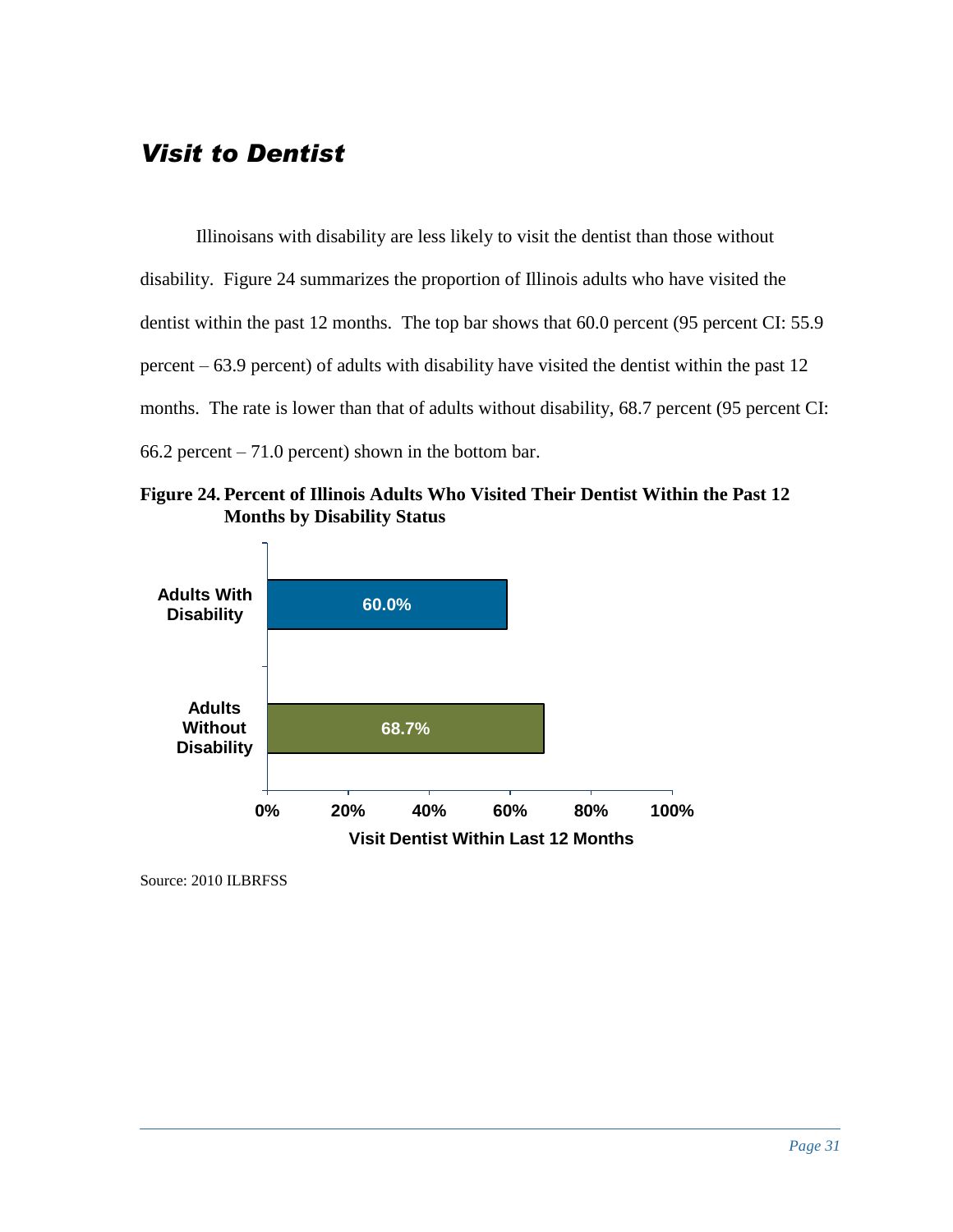## *Oral Hygiene*

Illinoisans with disability are less likely to access oral hygiene services than those without disability. Figure 25 summarizes the proportion of Illinois adults who have had their teeth cleaned by a dentist or oral hygienist within the past 12 months. The top bar shows that 59.4 percent (95 percent CI: 54.9 percent – 63.7 percent) of adults with disability have had their teeth cleaned within the past 12 months. The rate is lower than that of adults without disability, 68.0 percent (95 percent CI: 65.5 percent – 70.5 percent) shown in the bottom bar.

**Figure 25. Percent of Illinois Adults Who Have Had Their Teeth Cleaned by a Dentist or Oral Hygienist Within the Past 12 Months by Disability Status** 

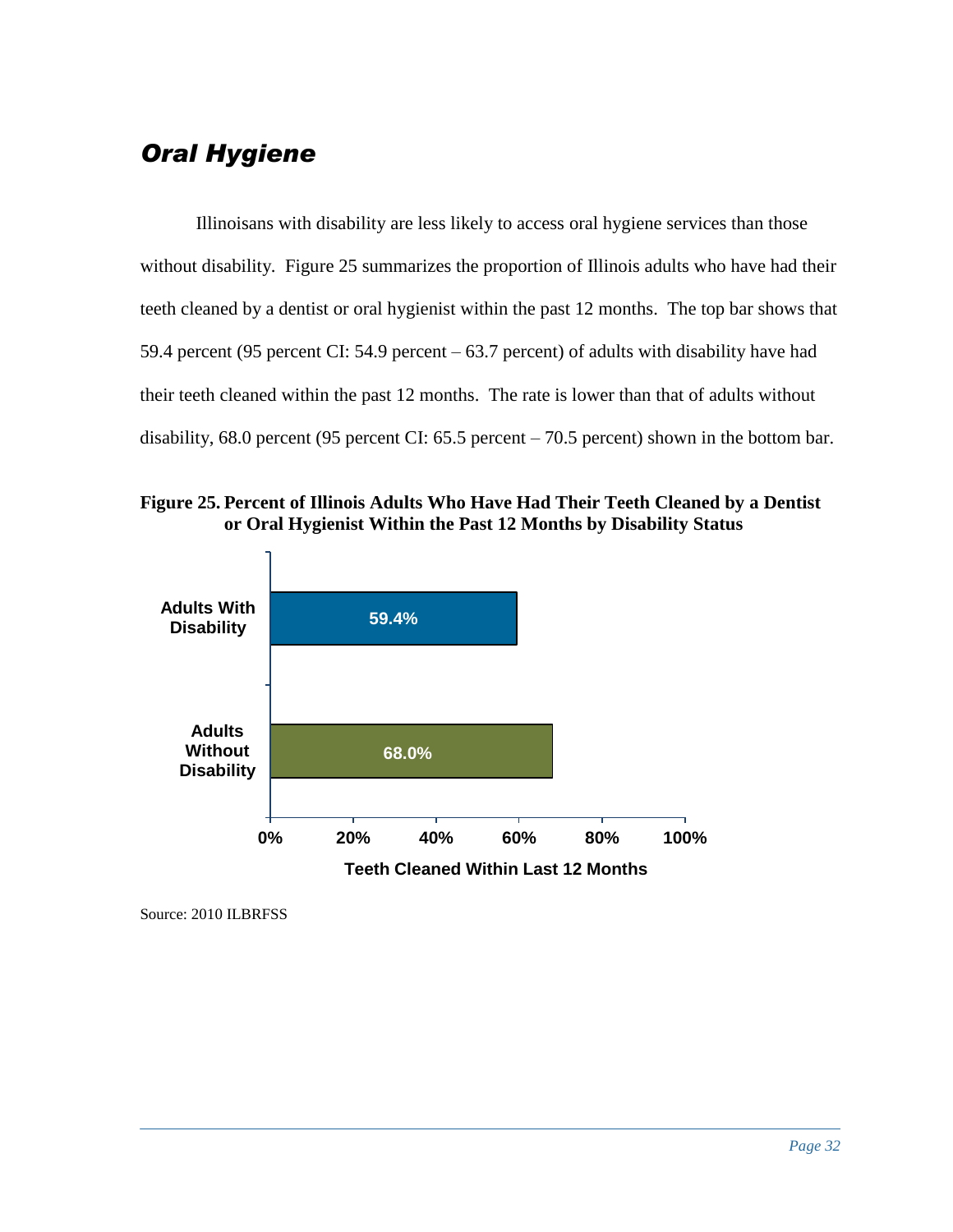#### <span id="page-35-0"></span>*Immunization*

The proportion of Illinois seniors with disability who receive immunization against influenza is lower than the federally recommended level. Figure 26 represents the proportion of Illinois adults with disability, age 65 years old and older, who have received vaccinations against influenza. The proportion of seniors with disability who received a flu shot during the past 12 months was 66.6 percent (95 percent CI: 62.0 percent – 70.9 percent). The rate is similar to that of their counterparts without disability (64.9 percent, 95 percent CI: 61.2 percent – 68.5 percent). Neither group has reached the *Healthy People 2020* Objective of 90 percent (i.e., Objective IID-12.7).

#### **Figure 26. Percent of Illinois Adults With Disability, Age 65 and Older, Who Received Flu Shot**

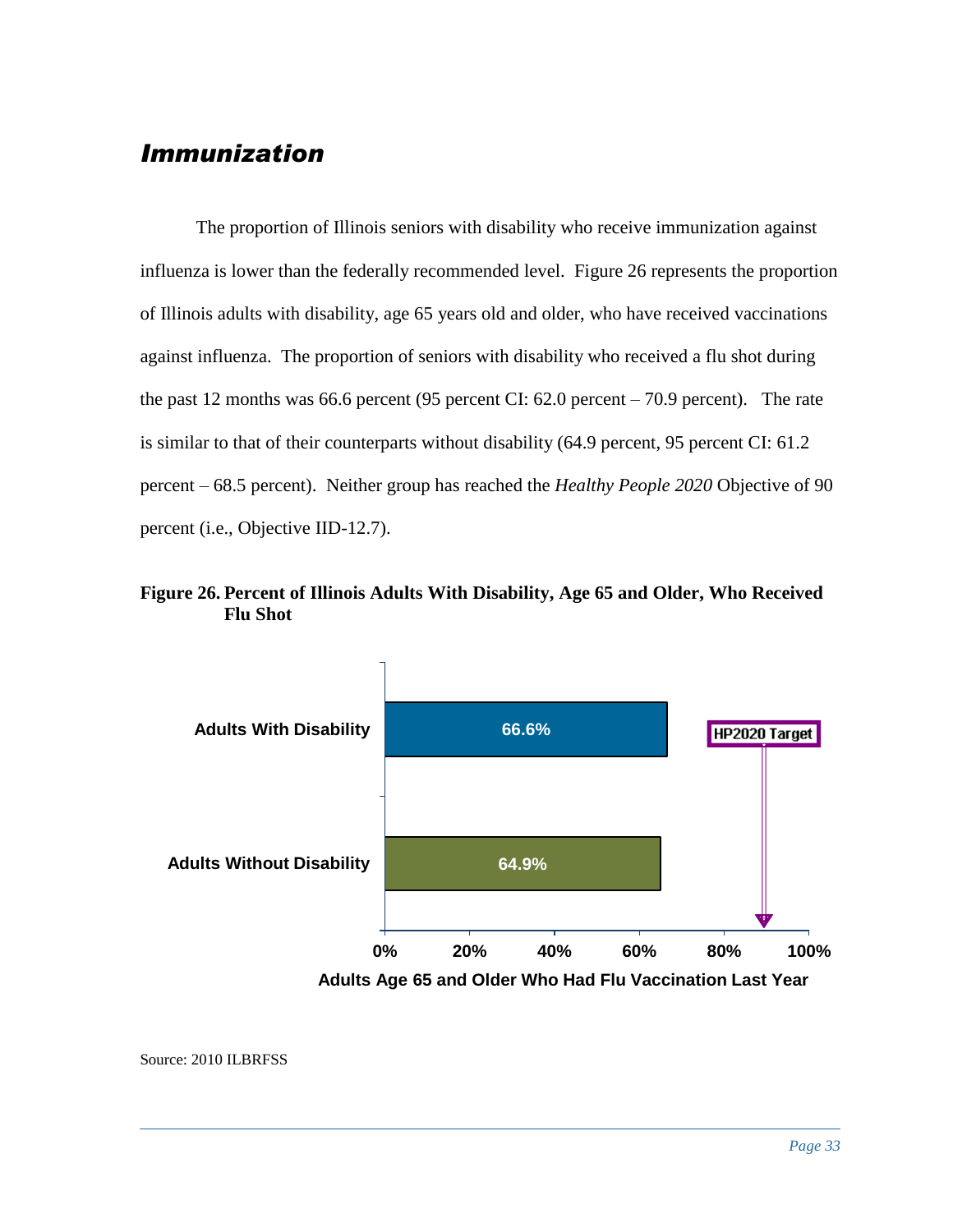## <span id="page-36-0"></span>Call to Action

This report highlights demographic, health and health-related lifestyle characteristics of Illinois non-institutionalized people with disabilities. In addition, this report shows disparities in the rates of obtaining common health screenings between people with and without disabilities. The intent is to provide a clearer understanding of the health status of people with disability in the state and their access to health service programs. Understanding the extent of disability and the life circumstances facing Illinois citizens with disability are critical steps to planning effective health promotion and prevention strategies for this large, but under-studied sub-population in the state.

 Findings from this and the previous reports suggest that people with disabilities will continue to comprise a major portion of the population base in Illinois and that state and local policymakers need to prepare for a growing population that will require services to remain integrated in their communities. Monitoring and tracking this growing population at the state level will become more critical for future development and implementation of policies and programs that meet the unique needs of state residents with disabilities. The Illinois Disability and Health Program, with funding from the U.S. Centers for Disease Control and Prevention, National Center on Birth Defects and Developmental Disabilities, Disability and Health Team, will continue its effort in monitoring the health of Illinoisans with disability and informing its findings to various stakeholders who are interested in promoting the health and wellness of citizens with disability.

Having a disability does not necessarily mean the lack of health or poor health. People with disabilities can benefit from disease prevention and health promotion efforts as much as those without disability. Because people with disabilities are at an increased risk of developing additional health conditions (i.e., secondary conditions), practicing disease prevention and health promotion may be more critical in maintaining health and continuing active life in the community.